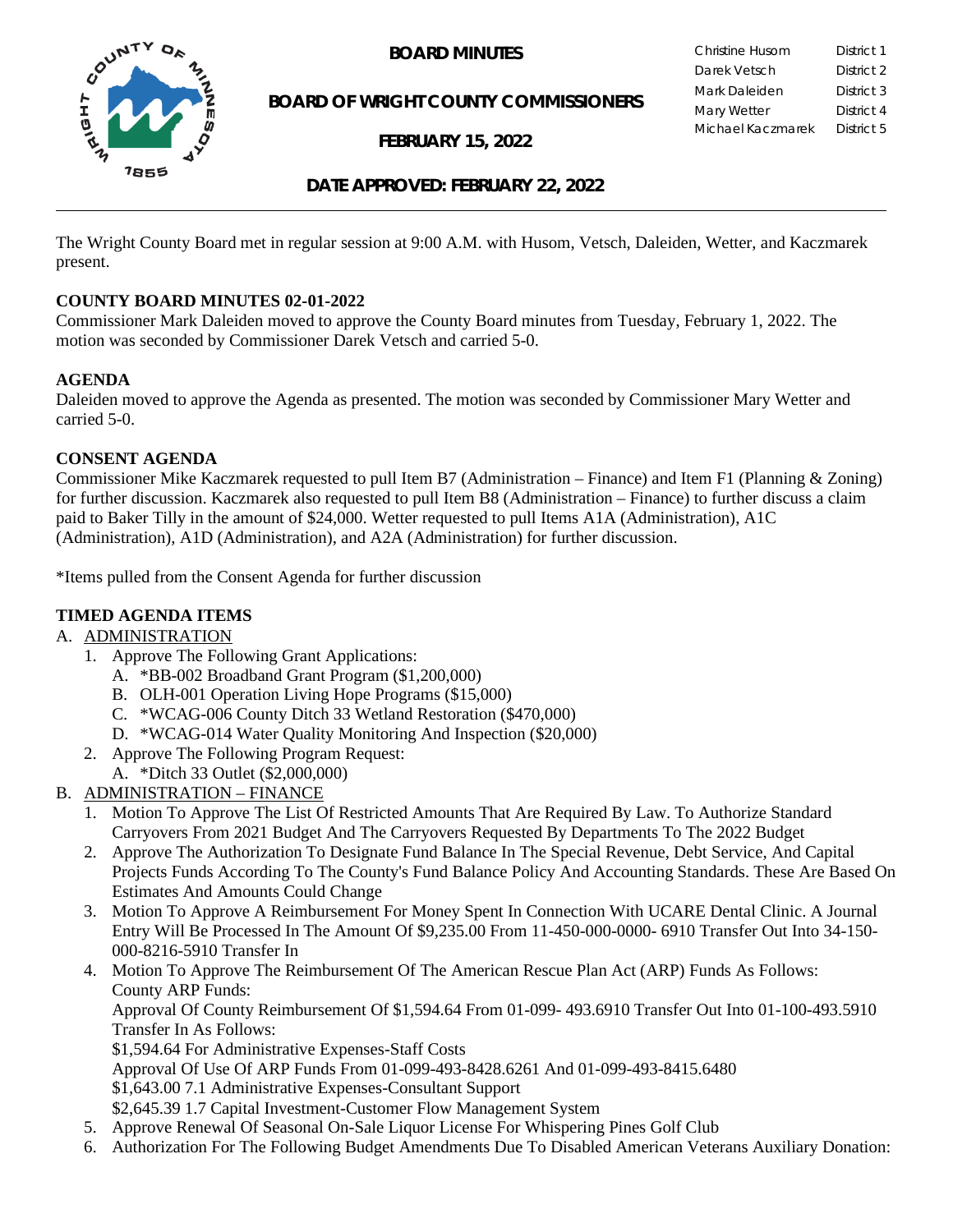Budget Amendments For DAV Auxiliary Donation, As Follows: 01-121-000-0000-5757 \$300.00 01-121-000-0000-6411 \$300.00 This Budget Amendment Is For The 2022 Budget

- 7. \*Review Monthly Finance Report For December 2021
- 8. \*Acknowledge Warrants Issued Between January 26, 2022 And February 8, 2022
- C. ADMINISTRATION HUMAN RESOURCES
	- 1. Request Approval Of A Memorandum Of Understanding (MOU) Between The International Union Of Operating Engineers Local 49 And Wright County For Ten Hour Workdays For The Highway, Surveyor, And Parks Department Staff Members
- D. HEALTH & HUMAN SERVICES
	- 1. Position Replacement
		- A. Office Technician I
		- B. Office Technician II
		- C. Office Technician II
		- D. Lead Eligibility Specialist
		- E. Eligibility Specialist
		- F. Social Worker
- E. HIGHWAY
	- 1. Approve Schedule For Receiving Bids For Upcoming Plant Mixed Bituminous Mixture For Highway Maintenance Activities. Schedule To Receive Bids On Thursday, March 17, 2022 At 11:00am
- F. PLANNING & ZONING
	- 1. \*Approval To Fill Vacated Planner Position
- G. SHERIFF'S OFFICE
	- 1. Position Backfill
		- A. One Deputy FTE
		- B. One Corrections Officer FTE
		- C. One Communication Officer FTE

#### **ITEMS PULLED FROM THE CONSENT AGENDA FOR FURTHER DISCUSSION** ADMINISTRATION

- 1. Approve The Following Grant Applications:
	- A. BB-002 Broadband Grant Program (\$1,200,000)

Wetter questioned why the broadband grants are called "Last Mile" projects. Vetsch responded the term refers to connecting the main fiber line to houses. Vetsch provided the example that a fiber trunk line runs along County Road 39 connecting the housing developments along County Road 39 would be the "Last Mile".

## ADMINISTRATION

- 1. Approve The Following Grant Applications:
	- D. WCAG-014 Water Quality Monitoring And Inspection (\$20,000)

Wetter questioned what would be monitored and tested. Ag & Drainage Inspector Matthew Detjen stated the item is for one project in specific. However, this type of problem is encountered frequently. Detjen explained there is a ditch system in Montrose that is experiencing water quality issues and possibly has illegal tie-ins. In order to find where the problem is coming from, dye tablets can be put in residents' toilets or running a sewage inspection camera up the tile line. It's impractical to do the dye test, which is why the sewage inspection is being requested. There is no funding mechanism to pay for the inspection.

## ADMINISTRATION

- 1. Approve The Following Grant Applications:
	- C. WCAG-006 County Ditch 33 Wetland Restoration (\$470,000)

Wetter stated there is a Ditch 33 Wetland Restoration project in the amount of \$470,000 and there is a Ditch 33 Outlet program request in the amount of \$2 million. Wetter questioned why there are multiple requests for Ditch 33. Detjen stated the American Rescue Plan (ARP) Committee approved 12 of the 13 water quality project requests in June 2021. This project was withheld because there was still work that needed to be done with the city and landowners. That work has been completed and the project is ready to move forward.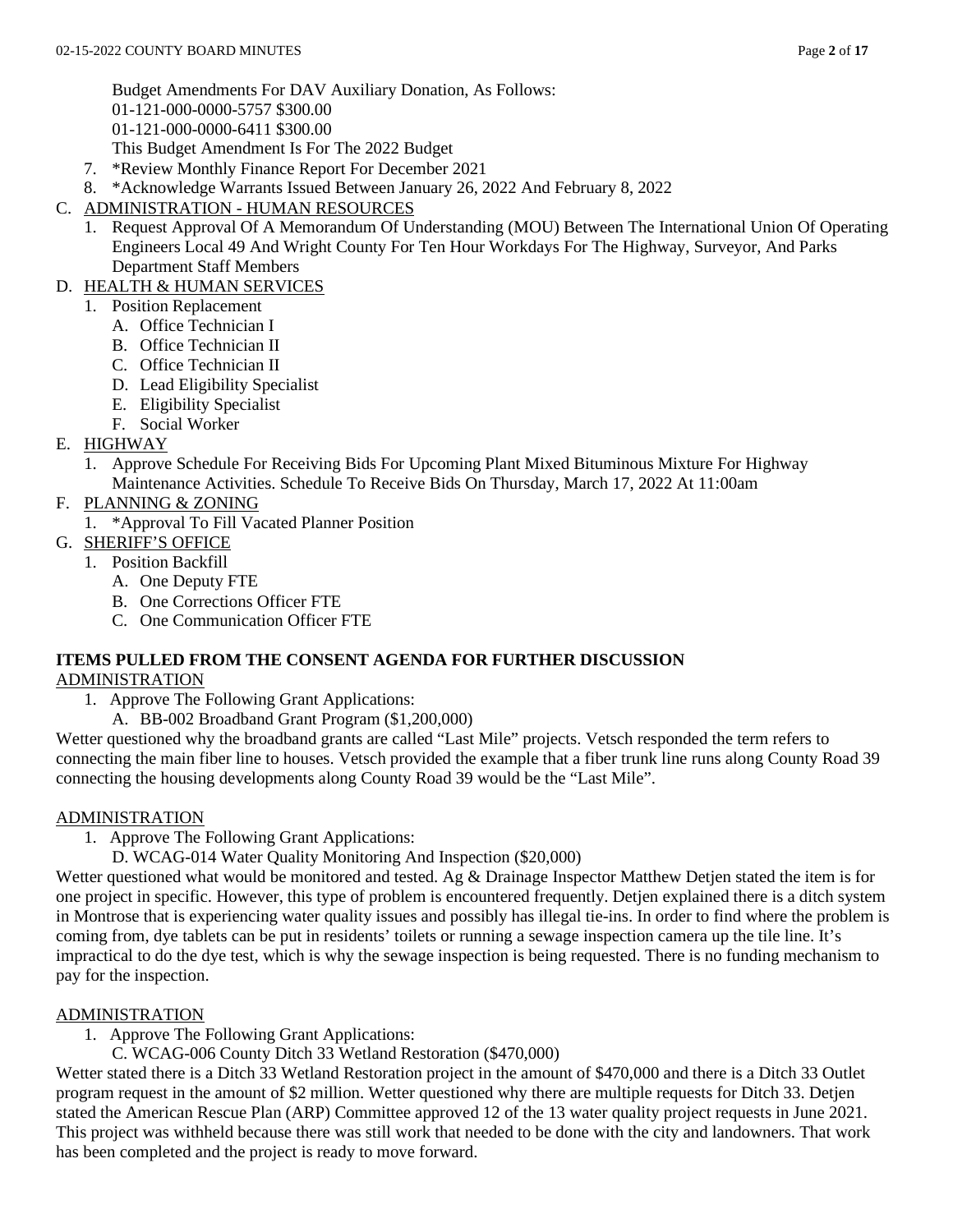### ADMINISTRATION

- 2. Approve The Following Program Request:
	- A. Ditch 33 Outlet (\$2,000,000)

Detjen stated a Ditch Committee of the Whole (DCOTW) meeting will be scheduled to further discuss the Ditch 33 Outlet request. Wetter stated the ditch is in the City of Monticello and Monticello Township, with the outlet going into the Mississippi River. Wetter said there has been discussion of piping instead of having a ditch. Wetter stated it would be approximately 4,600 feet of 48-inch stormwater pipe. Vetsch stated it is part of a jurisdictional change, in changing it from a ditch system to a city stormwater system. There is a funding mechanism for it that will be further discussed at the DCOTW meeting. Vetsch stated the request is to further explain what is intended to be done between Wright County, the City of Monticello, Monticello Township, and residents along Ditch 33 to correct the decades of issues and how parts of the system will be transferred to the city stormwater system. Wetter questioned if the stormwater will be treated before it goes into the Mississippi River. Detjen stated treatment is part of the wetland restoration. The outlet from the wetland restoration eventually reaches the Mississippi River. Daleiden stated the project will improve the quality of what is currently going into the river.

Wetter moved to approve Consent Agenda Items A1A, A1D, and A2A. The motion was seconded by Vetsch and carried 5-0.

## ADMINISTRATION – FINANCE

### 7. Review Monthly Finance Report For December 2021

Kaczmarek stated the Sheriff's Office provided services in Hennepin County and Aitkin County. The Finance Report states the Sheriff's Office was reimbursed 50 percent for services provided in Hennepin County and 100 percent for services in Aitkin County. Kaczmarek stated the Sheriff's Office was hoping to receive 75 percent reimbursement from Hennepin County but only received 50 percent. Kaczmarek questioned if the Sheriff's Office has an agreement or contract in place for situations where services are provided.

Sheriff Sean Deringer stated the Sheriff's Office was hoping for reimbursement through legislative initiatives however, the bill failed. The first time the Sheriff's Office sent deputies to Minneapolis; Hennepin County Sheriff's Office issued a 50 percent reimbursement. A Memorandum of Understanding (MOU) was signed with the Minneapolis Police Department the second time deputies were sent. The Sheriff's Office knew at the time of signing the MOU that the reimbursement could be less than what was expected. All the agencies that signed on the MOU were reimbursed through the Minneapolis Police Department. During that time, the Sheriff's Office worked to directly assist the Hennepin County Sheriff's Office.

Vetsch questioned if the county reimbursed the Hennepin County Sheriff's Office on the occasions support was provided to Wright County. Deringer responded the county did not reimburse them. Deringer stated resources are often shared without an expectation of reimbursement.

Kaczmarek stated he is interested in having a form in the future that explains the agency receiving assistance would cover the costs of the services and any costs associated with injuries or property damage. Kaczmarek stated expectations were not met and now the county is on the hook to pay the costs associated with aiding. Deringer stated he thinks the expectations were met. The Sheriff's Office hoped the legislature would have provided reimbursement however, he would have sent deputies regardless. Deringer added when situations occur things move very quickly; a form will be the last thing on anyone's mind. The Sheriff's Office assumes some of the risk and liability when sending deputies to other agencies to aid. Deringer stated the Sheriff's Office has received more aid than it has given.

Kaczmarek stated it would have been nice for the board to see the MOU. Deringer stated the board was made aware of the situation before deputies were sent. Deringer stated he has been open and forthcoming with the board. Daleiden stated many of the instances are unexpected and it would be difficult to have something in writing. Commissioner Christine Husom stated she appreciates having good relationships with surrounding counties. Other agencies are willing to help the county because we are willing to help them.

## PLANNING & ZONING

1. Approval To Fill Vacated Planner Position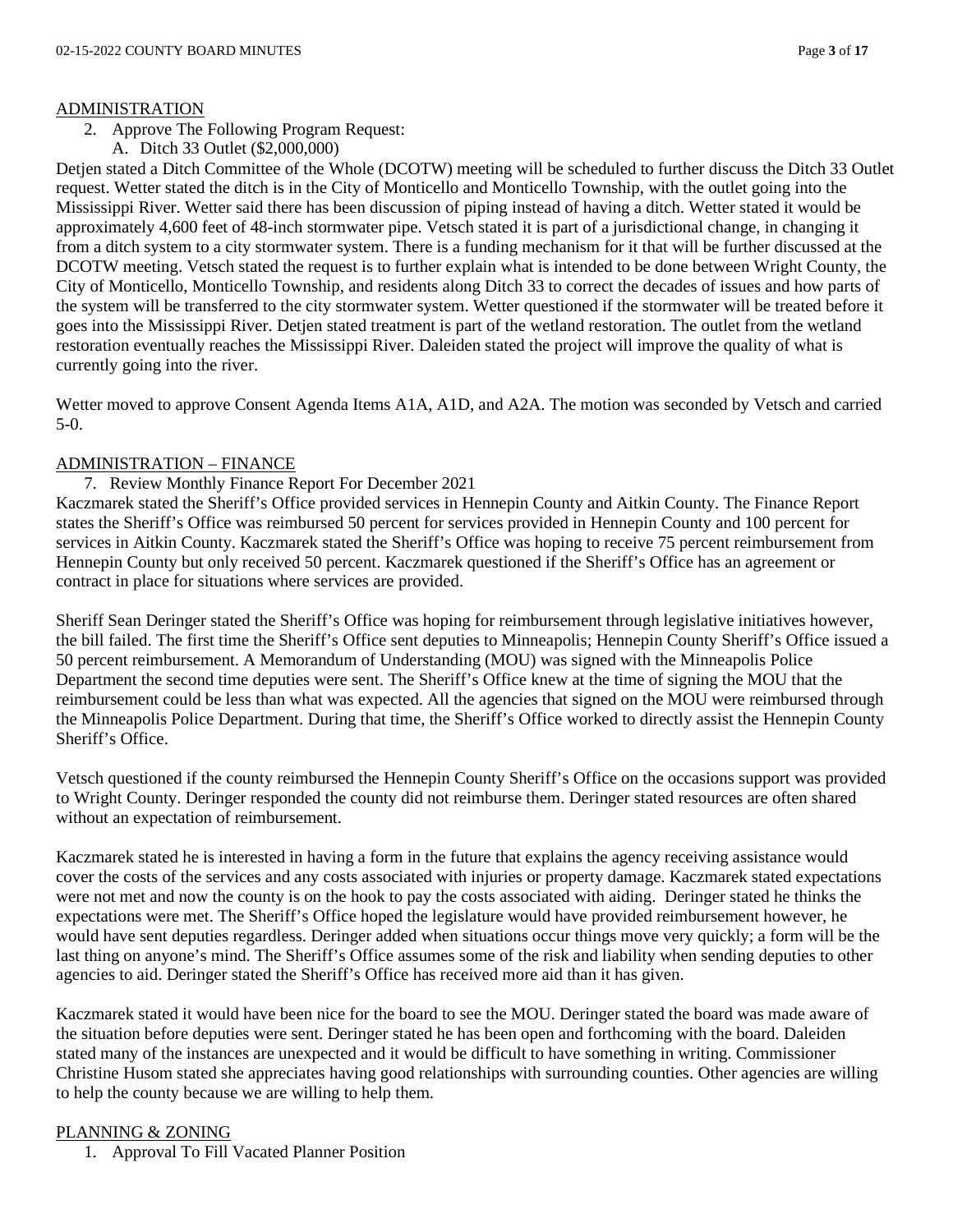#### 02-15-2022 COUNTY BOARD MINUTES Page **4** of **17**

Kaczmarek stated the background/justification section on the position replacement was blank. Previously, the commissioners agreed if the request form was blank, it would not be accepted. Kaczmarek stated he talked to Planning & Zoning Administrator Barry Rhineberger about the request. Kaczmarek questioned if it is a policy that departments are not allowed to hire until the position is vacant. Kaczmarek stated he thinks it is beneficial to have the person leaving be available to train the new employee.

Vetsch stated the reason for posting sooner is because of the challenging labor market. Positions can be posted prior to the board approving and removed if the board does not approve. Most of the time budgeted positions are approved by the board. When short-staffed, other employees are challenged and potentially considering other employment. Vetsch agreed with Kaczmarek that the request was not filled out properly.

Kaczmarek stated Health & Human Services had multiple position replacement requests with lengthy background and asked Rhineberger to provide an explanation. Rhineberger stated the position is being expedited because now there are two openings for the same position. The notice was received on Monday, February 7 and there were interviews for the same position on that day. There is already a pool of candidates to choose from. There could be negative connotations of re-posting the same position within a month.

Kaczmarek questioned if the policy of not filling a position until it is vacant needs to be re-written. Vetsch suggested discussing the current process for position replacements and potential ways to change it at the March County Board Workshop.

Kaczmarek moved to approve Consent Agenda Items B7 and F1. The motion was seconded by Daleiden and carried 5-0.

### ADMINISTRATION – FINANCE

8. Acknowledge Warrants Issued Between January 26, 2022 And February 8, 2022

Kaczmarek stated the Commissioners received an email from County Administrator Lee Kelly regarding an outstanding bill from Baker Tilly for a Classification & Compensation Study that took place more than two years ago. Kaczmarek asked Kelly to explain the delay and any associated late fees. Kelly stated the county was contacted on Wednesday, January 12 regarding the outstanding invoice. The Classification & Compensation Study was originally with Springsted but the company merged with Baker Tilly around August 2019. Administration staff could not find any record of the invoice being sent to the county for payment. In March 2020, the county received notice stating the billed percentage was 100 percent. Baker Tilly came forward in January requesting the remainder payment. Administration staff checked records based on the initial contract signed in 2019 and found there was an outstanding amount of approximately \$24,000. Late fees have not been incurred.

Kaczmarek moved to approve payment to Baker Tilly. The motion was seconded by Daleiden and carried 5-0.

## **TIMED AGENDA ITEMS**

## **VIRGIL HAWKINS, HIGHWAY DEPARTMENT**

Approve Agreement No. 22-51 For The County State Aid Highway (CSAH) 37 Reconstruction Project With The City Limits Of Albertville And Otsego. Agreement No. 22-51 Outlines The Funding Participation, Construction, And Maintenance Responsibilities Between The Cities Of Albertville, Otsego, And Wright County Highway Engineer Virgil Hawkins stated the project is funded through the Local Option Sales Tax (LOST). The cost is divided between Wright County, the City of Albertville, and the City of Otsego. The cities have already approved the agreement.

Daleiden questioned if the trails are strictly in the City of Albertville. Hawkins responded yes. Daleiden stated there has been discussion of installing fiber or a pipe to run fiber while these types of projects are under construction and there are four or five companies with fiber in the ground currently along CSAH 37. Daleiden asked if any of the companies have been contacted so there is not duplication of efforts. Hawkins stated there is language in the contract that states whoever the primary contractor is needs to work with whoever the county's contractor is for the Dig Once Policy. Hawkins stated it will be done similarly to how other utilities are relocated. Hawkins said it is his understanding Administration has a plan for it to be done during contract work.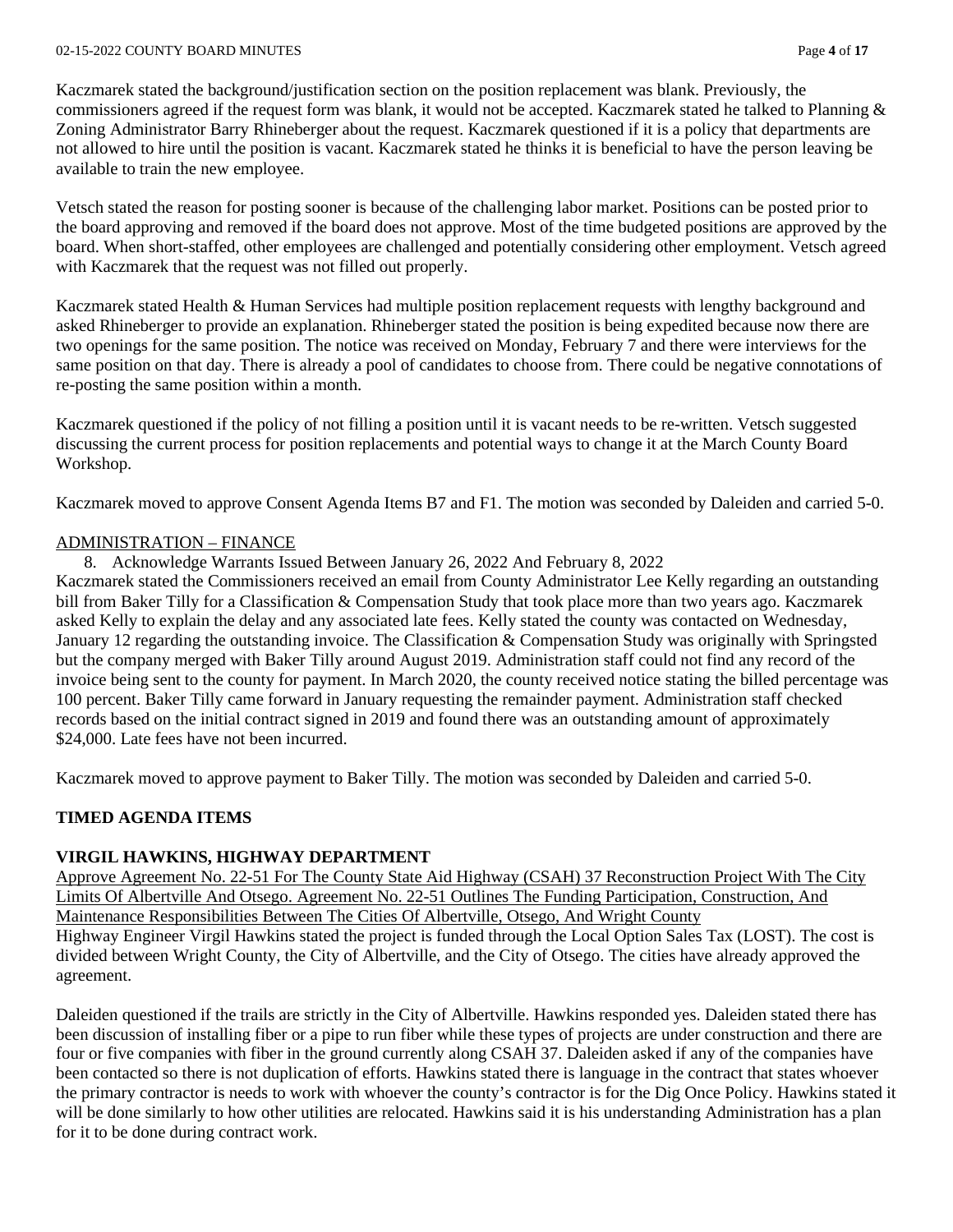Vetsch stated the project will likely require a substantial amount of fill. Assistant Highway Engineer Chad Hausmann stated other than at the intersection, minimal fill is needed. That is why the road was shifted as far south and west as possible. There is an agreement to relocate an Xcel transmission pole, which is cheaper than having to relocate the intersection.

Daleiden moved to approve Agreement No. 22-51 for the CSAH 37 Reconstruction Project. The motion was seconded by Vetsch and carried 5-0.

## **MARC MATTICE, PARKS & RECREATION**

Authorize Signatures And Approve Capital Improvement Project Funding For The Otsego County Park Playground Replacement

Parks & Recreation Director Marc Mattice stated the Park Commission has recommended approval of the project. If approved, the project will likely be done before Memorial Day weekend. Daleiden stated the design is unique and more accessible than other playground equipment in the county. Mattice stated all playgrounds currently meet Americans with Disabilities Act (ADA) requirements. However, this design will have poured in place surface.

Wetter questioned how often playground equipment is inspected. Mattice stated Certified Playground Inspectors are on staff and the playgrounds are inspected every other week for safety.

Daleiden moved to authorize signatures and approve funding for the Otsego County Park Playground replacement. The motion was seconded by Wetter and carried 5-0.

## **MATT TREICHLER, SHERIFF'S OFFICE**

Resolution To Accept The 2022-2023 Snowmobile Safety Enforcement Grant

Chief Deputy Sheriff Matt Treichler stated the grant is used to help offset Sheriff's Office costs for snowmobile patrols, equipment, and safety courses for the public and staff. The total amount of the grant is \$18,880.

Kaczmarek stated the grant requires an annual report be sent to the state. Kaczmarek stated there were 295 hours of overtime throughout a three-year period. Kaczmarek stated three deputies account for nearly 50 percent of the overtime, with two of them being supervisors. There were nine citations over a three-year period. Kaczmarek stated it is interesting that those that participate in the snowmobile class are paid straight time while those on patrol are paid overtime. Kaczmarek questioned how that was determined. Treichler stated he is not sure how it was determined and could find an answer.

Daleiden moved to approve the resolution to accept the 2022-2023 Snowmobile Safety Enforcement Grant. The motion was seconded by Vetsch and carried 5-0, on a roll call vote.

# **MATTHEW DETJEN, AG & DRAINAGE**

## Approval For Repairs On Joint Ditch #15 From Station 1+00 To 113+14

Detjen stated the Meeker County Drainage Inspector assisted with the bidding process and worked with landowners. The exemption and approval for the work has been received. The request is for approval on the low bid from MSB Tiling and Excavating in the amount of \$32,300.

Daleiden moved to approve repairs on Joint Ditch #15. The motion was seconded by Kaczmarek and carried 5-0.

## Schedule A Ditch Committee Of The Whole Meeting

Detjen stated the items for discussion are County Ditch #33 and an update on the current redetermination of benefits. Daleiden requested an update on County Ditch #10.

Vetsch moved to schedule a Ditch Committee of the Whole meeting at 10:30 a.m. Tuesday, March 8. The motion was seconded by Daleiden and carried 5-0.

# **PUBLIC HEARING ON THE LOCAL OPTION SALES TAX (LOST)**

Kelly stated LOST was enacted in 2017 and was slated to expire at the end of 2022. In the fall, a virtual open house was held to gather input from the community. A Committee of the Whole meeting was held to review findings and it was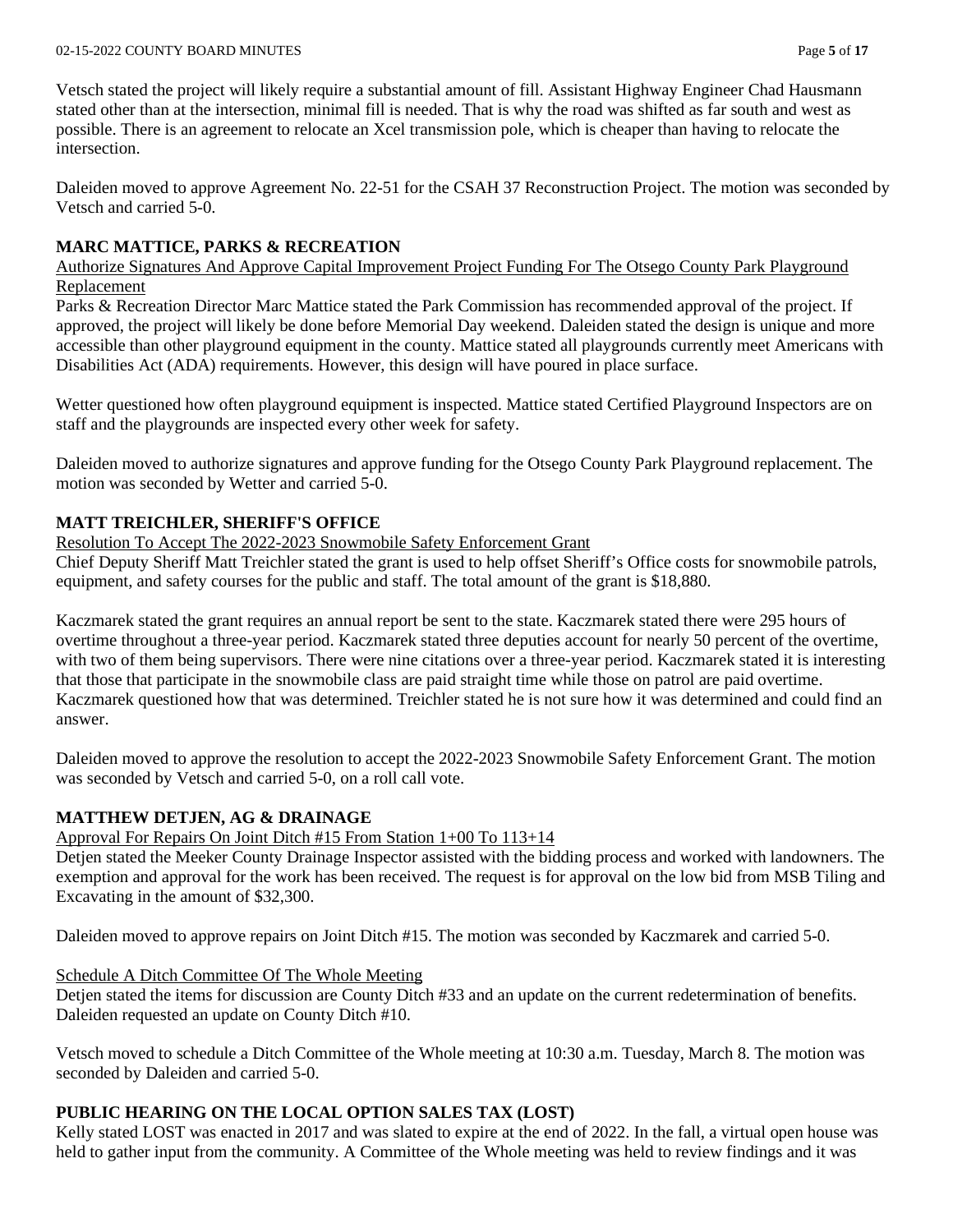#### 02-15-2022 COUNTY BOARD MINUTES Page **6** of **17**

decided to hold a public hearing in February to discuss extending the LOST. Kelly stated the public hearing notice was posted in the newspaper for two weeks, per statute. No public comments were received.

Hawkins stated two resolutions are included in the packet. Resolution A includes the project list and map that was presented to the public. At the Transportation Committee, it was discovered that transportation facilities can be funded though LOST, therefore Resolution A1 includes the addition of the Otsego shop expansion and the future shop in Annandale.

Husom opened the public hearing for comment. No members of the public came forward to speak.

Vetsch stated he would like an opportunity to further discuss the items on the list and how the funding will be allocated. Vetsch suggested holding a Committee of the Whole (COTW) meeting to make modifications to the list. Most of the discussion has been whether LOST makes sense and there has not been much discussion about the list of projects.

Kaczmarek stated he has been doing research on LOST. In January, Kaczmarek found the statute also allows for transportation-related facilities to be included. Kaczmarek said \$1 million may only get one mile of road work completed but can go a long way for a facility. The support was overwhelming in District 5. Kaczmarek agrees with extending LOST but thinks the allocation should be reviewed.

Wetter stated she does not like taxes and thinks it is an unfair sales tax because it taxes the poor, the average, and the rich. Wetter said on the other side of it, many businesses like it for the simple reason the monthly tax is known. If County Commissioners have to make up the difference without LOST, the property tax would be unknown from year to year. Wetter stated she has received many calls, letters, and emails against the LOST. Wetter added many people in her district are against LOST but a lot of them support it. Looking at it both ways, Wetter is in favor of LOST.

Daleiden stated one of the advantages of LOST is at least 25 percent of the funds come from outside of the county. Husom stated individuals that are not spending a lot of money are not the ones paying. Instead of raising property taxes, this is a way to gather funds from those who can afford to buy more.

Vetsch requested scheduling a Transportation Committee of the Whole meeting in the next six months to have a deeper discussion on the project list. Daleiden stated staff is looking at using metrics for the projects. Husom stated projects will be completed based on importance and other funding that is available. Hawkins said all the projects on the list won't necessarily use LOST revenue, the projects would just be eligible for it. All projects will be presented to the board through the Highway Department's Five-Year Plan.

Kaczmarek questioned what the timeframe for the extension is. Daleiden stated it would be 10 years, ending in 2032. Wetter questioned if the resolution can be canceled. Hawkins stated it can be canceled and there is a clause that states the county board will continue to study the county's long-term transportation capital improvement projects and take input from local jurisdictions for future investment options, additional projects or improvements can be presented to the county board for consideration for funding at a future public hearing and included in a separate resolution passed at a future date.

Daleiden moved to approve LOST funding using Resolution A1, including transportation facilities. The motion was seconded by Vetsch and carried 5-0, on a roll call vote.

## **ITEMS FOR CONSIDERATION**

## **COMMITTEE MINUTES**

## **TECHNOLOGY COMMITTEE 1/26/2022**

Daleiden moved to approve the Wednesday, January 26 Technology Committee minutes. The motion was seconded by Vetsch and carried 5-0.

### *I. Announcements*

*Matthew Fomby, IT Director, updated that as part of the County reorganization, Projects is now their own department, which is led by Elizabeth Karels, Project Administrator, and currently consists of five Business Analysts (BA) with the*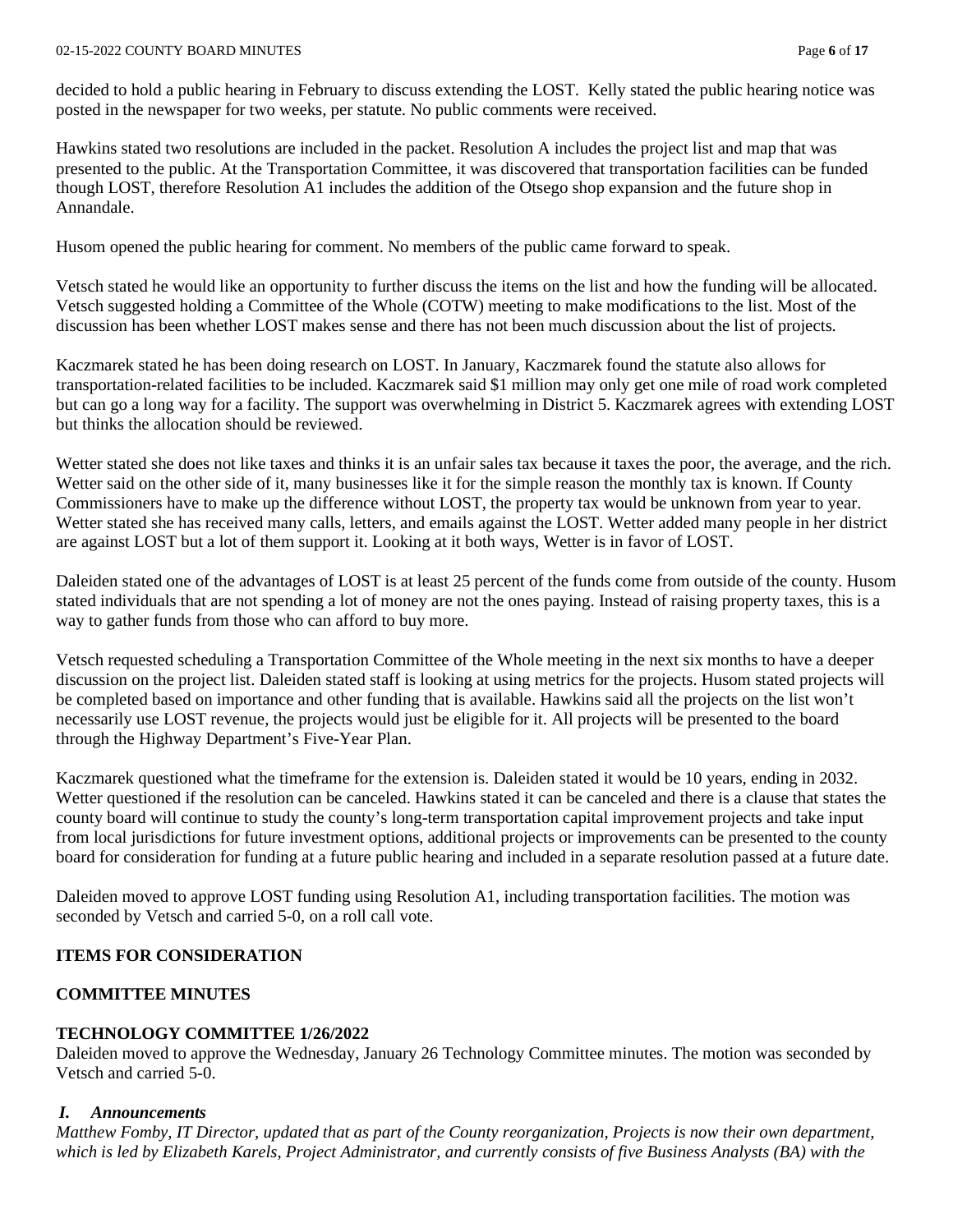*plan to add an intern.*

### *RECOMMENDATION: Informational Update*

### *II. Capital Improvement Process(CIP)*

*Elizabeth Karels, Project Administrator, noted that she is working on process enhancements to align with best practices and to be more transparent.*

### *RECOMMENDATION: Karels to roadmap future CIP process.*

#### *III. Project Updates*

*The Website Redesign was discussed by Elizabeth Karels, Project Administrator. She noted that the new design launched last Thursday, January 20, 2022. Design was discussed. Christine Partlow, Business Manager, noted that the large bar at the bottom of the screen does not allow for a lot of room to see other items when working on a laptop because it takes up a lot of space. Jeremy Kringler, Business Analyst (BA), noted that the graphics in relation to the content could be analyzed to ensure content is seen first. Commissioner Vetsch concurred with the space. James O'Dell, Technology Supervisor, noted that when a user searches by Department at the top of the screen, Health & Human Services is located at the bottom and you have to scroll to find their department. Karels noted that navigation will be updated with content consulting.*

*Jeremy Kringler, Business Analyst (BA), provided updates on the CAMA Project (Assessor's portion). They are currently in a holding pattern because the Assessor's office is finishing up year-end work. Because Tyler is the system of record for everything, there is work being done to eliminate some dual entry between Avenu and Tyler. Additional workflows will be setup in Tyler to help eliminate some of the SharePoint needs. Commissioner Vetsch asked Lindsey Meyer, Finance Director, why the County is still going with MNCCC for Tax. Kringler stated that he needs clarification if we can have two contracts, one for Tyler and one for MNCCC. Meyer stated that Tyler or MNCCC should have addressed that. Meyer also noted that Tyler indicated a \$90,000 savings on implementation going through MNCCC with a \$10,000 higher annual fee going direct with Tyler. She indicated that she had reached out to Elizabeth Karels, Project Administrator, for help in making a decision on what is best for the County. Commissioner Vetsch asked if MNCCC would be the governing body or would the County be able to make our own decisions. It was noted that MNCCC would provide best practices and data standards. Commissioner Vetsch wants this moved on swiftly since it has been hanging around for a couple of months. Kringler asked Meyer if there was a list of counties who were going to sign with MNCCC and she noted that there was no way to know. Meyer also indicated that the contract with MNCCC is ready to sign.*

*Mark Kellogg, IT Technical Services Manager, provided an update regarding the new Government Center. He noted that it is coming along nicely and that there has been a lot of movement in the past couple of weeks. A building ownership date of March 1, 2022 has been proposed but is still unofficial, and no concrete move in date has been set. As supplies are arriving, they are being installed almost immediately. The wiring closets are finished. There are some struggles with items being damaged or the wrong style and work is being done with the vendors to get this fixed. IT is also working on prioritizing the conference rooms to see which ones can be fully complete at move in. Alternative plans will be made if conference rooms are not available. TEAMS would be a backup, if needed, for internal meetings. The Boardroom may still need to be utilized in the current building if the Boardroom in the new building is not complete at the time of move in.*

*Event Scheduler was updated by Zachary Breyen, Business Analyst (BA). Breyen recently took over this project from Kevin Kaszynski, Business Analyst (BA), who recently left the County. Breyen noted that the monitors and screens were all installed, except for one ADA compliant mount, which should arrive later this week. The kiosk is also there, but waiting for "rubber feet." HHS and License Center are both good to go and on target.*

*TeamDynamix, TDx, was presented by Becki Murphy, Project Portfolio Analyst. Murphy noted that TDx was implemented on December 15, 2021 and Phase 1 is now complete. Phase 2 is scheduled for January and February for refining incremental changes, useability and reporting. Phase 3 is in the pipeline for additional capabilities.*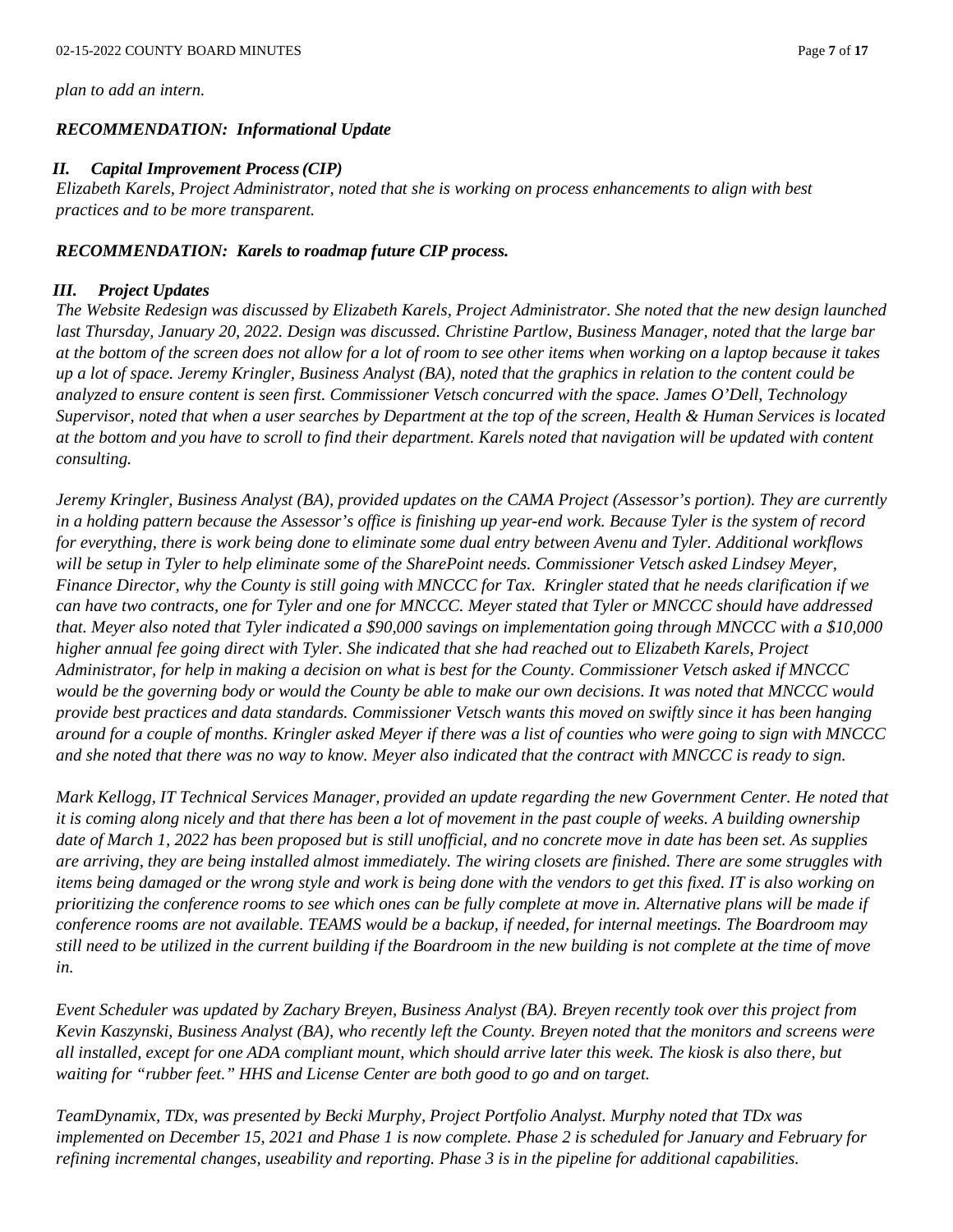*Scott Weiland, Business Analyst (BA), discussed the Recorder project. Marital records are complete. Birth records and death records are being ingested through 2022. 42% of total books has been fully digitized and the project is currently about 25% under budget.*

Lee Kelly, County Administrator, updated the Committee on Enterprise Resource Planning (ERP). The Statement of *Work with Sierra-Cedar was approved with Phase 1 to start on February 18, 2022. In the Trading Post yesterday, January 25, 2022, Tony Kothlow, the new Project Manager, was introduced. He was contracted from an outside entity. Teams are being ramped up to keep going on this project. The estimated rollout is 6-9 months for financials and other aspects. It was also noted that there has been a good working relationship with Sierra-Cedar.*

## *RECOMMENDATION: Karels and Meyer to collaborate and make a decision on best option between MNCCC and Tyler for Tax.*

## *IV. 2022 Project Portfolio*

*Rebecca Murphy, Project Portfolio Analyst, noted that the majority of projects are in process. A couple are on hold due to other project dependencies. The discretionary list was reviewed with no questions asked. Six Technical Compliance projects were reviewed with no questions as well. There were no pending projects for this team to review. For 2022, estimations currently include 32 targeted completions, 80 defined plans, 389 defined tasks, 5 requests on hold, 5 requests in process and 2 targeted completions for 2023.*

### *RECOMMENDATION: Informational Updates*

### *V. TeamDynamix Project Planning Workflow*

*Workflow steps were reviewed by Rebecca Murphy, Project Portfolio Analyst. The steps consist of Initial, Assessment, Assessment Review and Approval, Add to Portfolio, Scheduling and Convert Request to Project. Commissioner Vetsch asked how this aligns to the current CIP Process. Elizabeth Karels, Project Administrator, noted that we will not have CIP requests in the future, unless an emergency. Future state CIP is approved at the same time as operating budgets. James O'Dell, Technology Supervisor, asked if future process would involve different templates, ie five-year plan. A fiveyear plan may not have all of the information like a short-term request and can be refined over the years. Murphy noted that they would have a workflow for that. The only actual approval in TDx would be for items for the next year.*

### *RECOMMENDATION: Informational Updates*

### *VI. 2021 Project Summary Review*

*Rebecca Murphy, Project Portfolio Manager, updated the group with the 2021 year-end review. In 2021, there were 29 total projects, 20 completed projects, 16 new projects and 8 cancelled projects. The top five projects in 2021 by IT hours spent accounted for 65% of all 2021 Total IT projects. The five projects were ERP implementation, PPM & ITSM Solution, Assessor – CAMA, convert workflows from Nintex to Power Automate and Sheriff – RMS/CAD Discovery & Analysis. 2021 key projects included the Justice Center, FBI – Sheriff office range and training facility, and Wright County Sheriff Office (WCSO) – Back-Up Dispatch Center. 2021 new project key implementations included Health & Human Services (HHS) – Contact Center Replacement, Records – Land Notification, Parks and Recreation reservation system, and facility key management – Justice Center. 2021 key upgrade and Technology Compliance included Planning & Zoning – CityView Platform Change, SharePoint 2019/Hybrid Upgrade, iSeries (AS400) hosted.*

### *RECOMMENDATION: Informational Updates*

### **COUNTY BOARD WORKSHOP 2/8/2022**

Kaczmarek requested the following addition under Voter Integrity:

Commissioner Mike Kaczmarek reminded Weible of a conversation he had with him the year before. Kaczmarek stated he was still waiting on a source of data from Weible specific to statistics in Wright County regarding voting. Weible was receptive to that.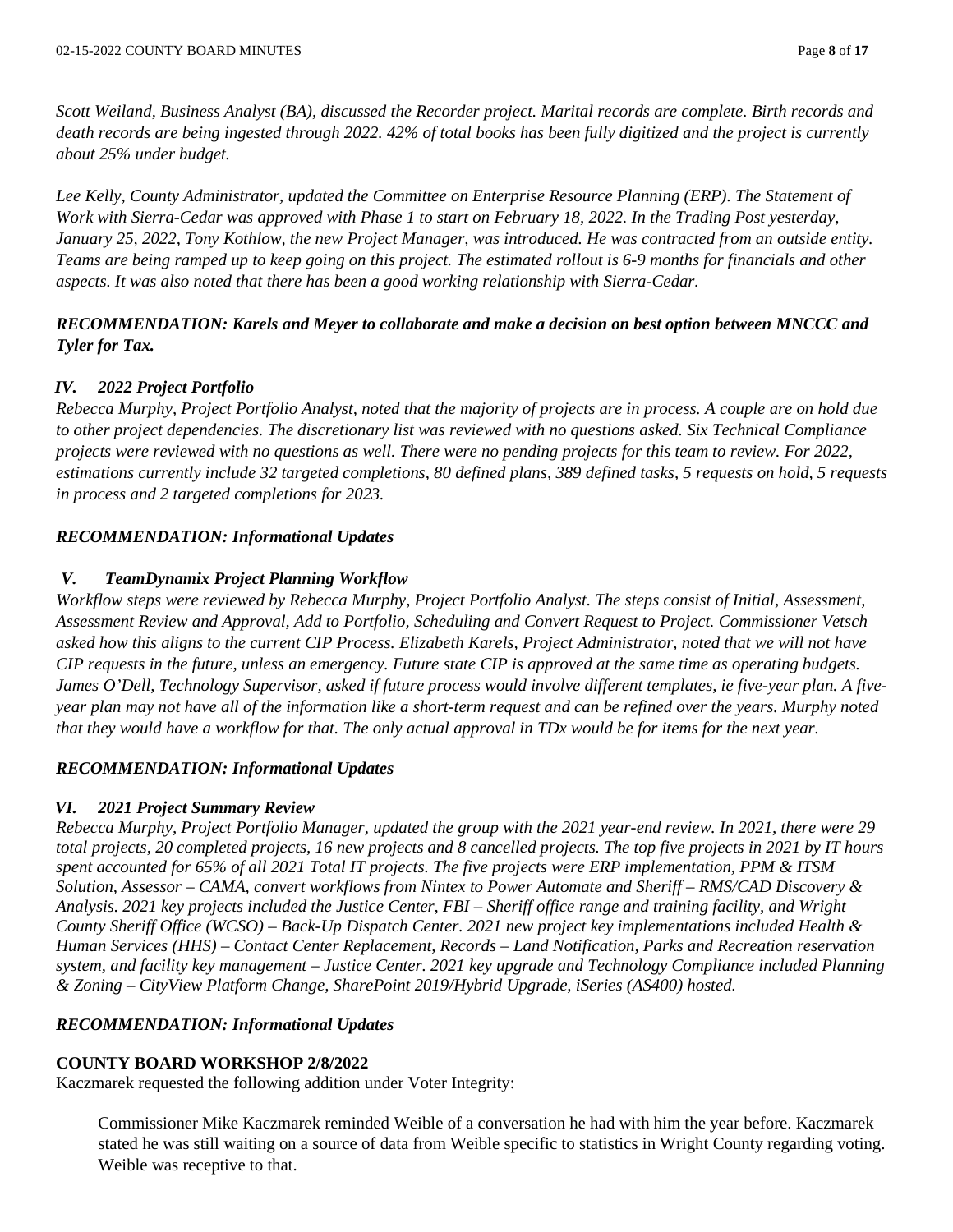Kaczmarek stated Weible has since sent him the requested information. Daleiden questioned if Weible provided the 466 ballots that were not verified. Vetsch responded that number is down to approximately 26. The issue was the amount of time it took to verify the ballots. Vetsch added the information isn't transferred online at the same pace as it is being verified on the back end.

Vetsch clarified under Legal Services Request for Proposals (RFPs) he stated he did not want cost to be the only deciding factor.

Kaczmarek requested to narrow the scope of the Legal Services Request for Proposals sub-group to Vetsch, Kaczmarek, and Kryzer to ensure an unbiased selection process. Kaczmarek stated there may be some longstanding relationships with one or more of the firms that are being proposed. Vetsch suggested having Kelly and County Attorney Brian Lutes on the sub-group as well. Daleiden questioned if a point system would be used to rank the proposals. Daleiden stated there are many factors to consider. Vetsch stated the sub-group is intending to use a scoring system. Daleiden stated keeping the sub-group with the members the board originally stated is prudent. Kaczmarek stated he does not know that two representatives from the County Attorney's Office are needed. Daleiden stated having the two attorneys' opinions will be beneficial to the county. Husom added Lutes has more experience with the criminal side and Kryzer has more experience with the civil side.

Kaczmarek amended his request to add Lutes. Vetsch stated the reason for removing Human Resources is the department is one of the larger users of professional legal services. The attorneys the county uses need to be very objective, and the process should be non-biased. Vetsch added Human Resources has a long history with one of the firms. Husom clarified the request it to have Human Resources removed from the sub-group. Kaczmarek stated he would like the sub-group to consist of himself, Vetsch, Lutes, and Kryzer. Daleiden and Husom stated they disagree. Husom stated Kelly needs to be involved with the process.

Kelly stated he had a conversation with Lutes about how the criminal side has traditionally been handled in-house while the civil side has used outside services. The RFP was written to focus on labor relations, as that is the majority of what the county has used firms for. However, there are other services that are contracted out as well. Kelly stated he thinks there needs to be a discussion regarding the specifics of the RFP as well as roles and who is doing what. Kelly stated he advocates for himself, Lutes, and Human Resources Director Schawn Johnson to remain on the sub-group. Kelly stated he thinks an objective discussion is possible. Kelly added he has worked with many of the firms that submitted proposals at one point or another. Firms have been used for anything from land use to bonding advisement. Kaczmarek amended his request again to the original sub-group with the removal of Human Resources.

Kaczmarek moved to approve the Tuesday, February 8 County Board Workshop Minutes, and recommendations with a modification to the recommendation under Legal Services Request for Proposals to remove Human Resources from the sub-group. The motion was seconded by Vetsch and carried 5-0.

## *I. Schedule Meetings as Needed*

*County Administrator Lee Kelly stated there are not any meetings that need to be scheduled.* 

## *II. Voter Integrity*

*Dustin Lozinski (Monticello) stated unprecedented events took place during the 2020 election process, such as last-minute rule changes that had never taken place in previous elections. State legislators recognized many of the faults of the election process years before the 2020 election and made conscious efforts to put laws into place to protect the voting system. In 2020, the Secretary of State's Office was going to allow absentee votes to be accepted one week after the election, increasing the chances for illegal voting activity to occur. Representative Eric Lucero and Representative James Carson were able to stop this from happening on October 29, 2020. However, other last-minute changes remained in place. The changes were not made by legislators, as the Minnesota Constitution states they should be. The 2020 election caused many citizens to question the integrity of the voting system.*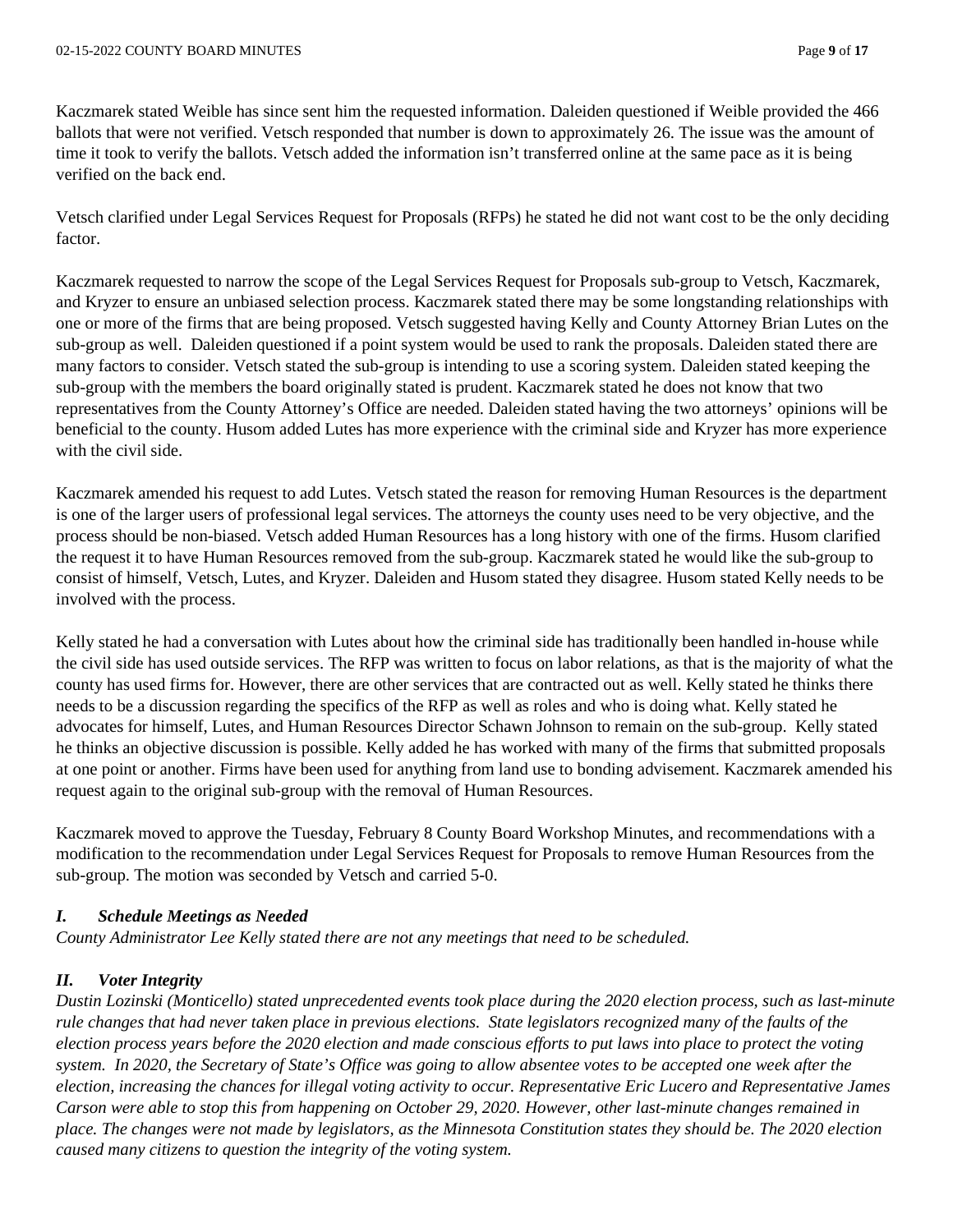*Cori Stenburg (Chatham Township) said on November 24, 2020, the State Canvassing Board certified the 2020 election for the entire state. On November 29, 2020, 25 days after Election Day, there were 730,000 absentee votes statewide that were not connected to an actual voter. In Wright County, there were 8,657 absentee mail-in ballots that were matched to an actual voter, however, there were 28,766 ballots that were not connected to an actual voter. Minnesota State Statute 203B.121, Subd. 3, states "When applicable, the county auditor or municipal clerk must immediately record that a voter's absentee ballot has been accepted. In a state primary, general, or state special election for federal or state office, the auditor or clerk must also record this information in the statewide voter registration system." Stenburg said the State Canvassing Board had already certified all the Wright County votes five days prior with 28,766 ballots still not tied to a voter. In December, that database had 1,823 ballots not connected to an actual voter and, as of January 31, 2021, 466 ballots in Wright County remained not connected to an actual voter. Stenburg stated the method that took place in 2020 of certifying all votes before all votes were accounted for cannot occur again. Stenburg urged the county to follow all state election laws for the upcoming 2022 election and beyond.* 

*Sunny Lowell (Buffalo) stated the citizens of Wright County are requesting help from elected leaders to obtain answers to settle the election integrity questions from the 2020 election. Lowell added if election integrity questions are answered using full transparency, citizens will know votes in Wright County can be trusted in the future. Voting must be the most protected and upheld system in the county.* 

*Rick Weible (Elkton, South Dakota) stated he is a previous resident of Minnesota and is the former Mayor of St. Bonifacius. Weible explained absentee ballots must immediately be entered into the statewide voter registration system so that voters cannot vote more than one time. Weible stated there was a disconnect because 25 days after the election and five days after the entire state certified the election, Wright County still had 28,776 ballots that had not been entered into the statewide voter registration system. Weible stated the county has until December 15 to enter data for in-person voting. Wright County asked for an extension until January 12 to enter the data due to an inability to complete the work. Weible questioned what the inability was because there has not been damage to the Government Center building and none of the county employees that work in the elections division passed away. In Wright County, four individuals voted more than once, six voters died before the election, and one individual voted from a PO box as an address. The systems in place to prevent voter fraud are not working. Of the 28,766 absentee ballots in the county, only 8,657 were entered into the statewide system.* 

*Commissioner Mike Kaczmarek reminded Weible of a conversation he had with him the year before. Kaczmarek stated he was still waiting on a source of data from Weible specific to statistics in Wright County regarding voting. Weible was receptive to that.* 

*Commissioner Darek Vetsch stated the county is down to 466 ballots that have not been verified. There will always be a small number of ballots that will not be able to be verified. Weible stated there is a history of close elections in the Minnesota, so the small margin makes a difference and can changes election outcomes. Vetsch stated one of the reasons the verification process takes so long is the county is not allowed to ask good questions and individuals are allowed to vote without being in-person. Vetsch questioned how much money and staff time should be spent to get more accurate elections. Weible stated there was not a single request for funding in 2020 that was denied. Weible stated there needs to be party balance at the ballot boards.* 

*Vetsch stated the only way to prevent questions is changing the process on the front end with an identification process and voters had to appear in-person. Weible stated we cannot go back and change the officials that were elected in 2020. It is important to do better next election. Commissioner Christine Husom stated she is in favor of voter identification and there is no reason not to have an ID when going to vote. Weible stated if more counties shared recommendations with the legislature, laws could be changed.* 

*Kaczmarek asked Weible to provide an update on pending court cases. Weible responded the Minnesota Voter Alliance case regarding Olmsted County and the City of Minneapolis is currently before the Minnesota Supreme Court. Oral arguments were heard last month, and a ruling could come any day regarding ballot boards and party balance.*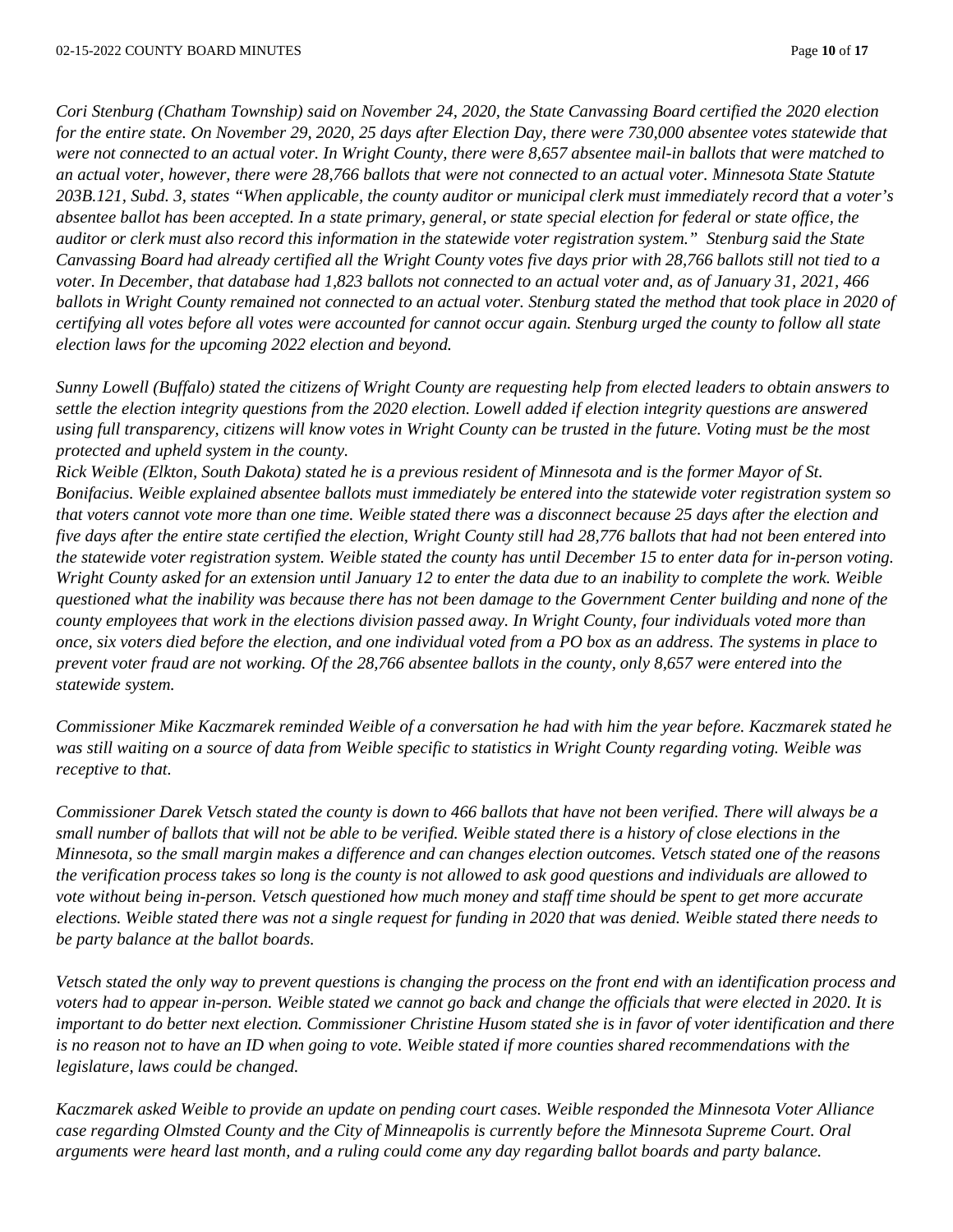*Vetsch questioned what the reasonable margin of error is. Weible responded the number is based on state statute. The state standard per precinct is no more than an error of .5 percent. For automatic recounts, the same type of standard is used.*

*Finance Director Lindsey Meyer introduced Elections Supervisor Corissa Aronson. Aronson stated there are more than 92,000 voters in Wright County. Vetsch stated the county was within the margin of error, but the issue is how long it took to get there. Aronson explained there is never an instance an absentee ballot is not connected to a voter. The Elections team uses the Statewide Voter Registration System (SVRS). The process starts with an individual filling out an absentee ballot application. At that time, staff search for a voter record to tie the application to. If it is a new voter, a new record is created. The ballot is issued, and the voter is connected in the SVRS. When the voted ballot is returned, staff updates the progress in the SVRS. The posting of the voting history is what takes longer. The process was no different than previous election cycles, other than the higher volume. Statute allows the county six weeks to post the voting history and there is a verification process. Aronson requested the report of the 466 unverified ballots Weible referenced. Aronson stated the extension was requested due to the volume of ballots needing verification and the limited staff working on it.* 

*State Representative Joe McDonald asked Weible to provide the data that is necessary to begin election reform. Weible stated the information is available at www.midwestswampwatch.com. Jeff Swenson (Buffalo) stated he supports a full and forensic audit of the entire official 2020 ballot.* 

### *RECOMMENDATION: Informational only.*

#### *III. Energy Transition Advisory Committee Appointment*

*Rose Thelen (Clearwater Township) explained she applied to serve on the Energy Transition Advisory Committee through the Minnesota Department of Employment and Economic Development (DEED). Thelen stated she applied as a member of impacted communities and applied because she has been involved in raising awareness of the impact of plant closures. At the time Thelen applied, there was not anything in the application process that referenced the position representing Wright County. Thelen stated if she had known that were the case, she would have reached out to the commissioners prior to applying. Thelen was appointed in November. Thelen was contacted by DEED representative Catalina Valencia in December but the email went into Thelen's junk mailbox. In January, Thelen contacted Valencia and was made aware of the requirement of a letter of support from the county. The deadline for the letter of support has been extended to February 18.* 

*Thelen stated the job of the committee is to make recommendations as to what the community needs if there would be a plant closure. Thelen stated the committee is comprised of 18 individuals and will examine what has been done in other communities to determine what the community will need in the event of a plant closure. Thelen wants to ensure communities and workers are supported. Thelen added she is not pushing for a plant closure. In 2050, the state will be going 80 percent carbon neutral which will require plant closures. The Monticello Nuclear Plant is slated for closure in 2040 but Xcel Energy is requesting a 10-year extension. Thelen stated the committee meets monthly and would notify commissioners of the committee's progress.* 

*Vetsch stated one of the biggest issues regionally is solar. Vetsch stated he does not feel solar is a viable transition for the economic impact for the community because it does not address tax implications or job loss. Vetsch asked Thelen if she would oppose solar as an economic transition option for power plants. Thelen responded that she would have to review all the data but would not support it if it would negatively affect the community. Thelen stated many plans for solar have been approved and there are ways to make accommodations for the tax base.* 

*Husom stated the Monticello Nuclear Power Plant is the largest taxpayer in Wright County. Husom added the plant provided clean, cheap energy, is viable and has been a great employer in the community. Husom hopes the plant's lifespan will be extended beyond the 2040 and 2050 anticipated closure dates. Husom expressed her concerns with the toxic chemicals in solar panels. Thelen responded the Nuclear Power Plant is not contributing to the carbonization of the*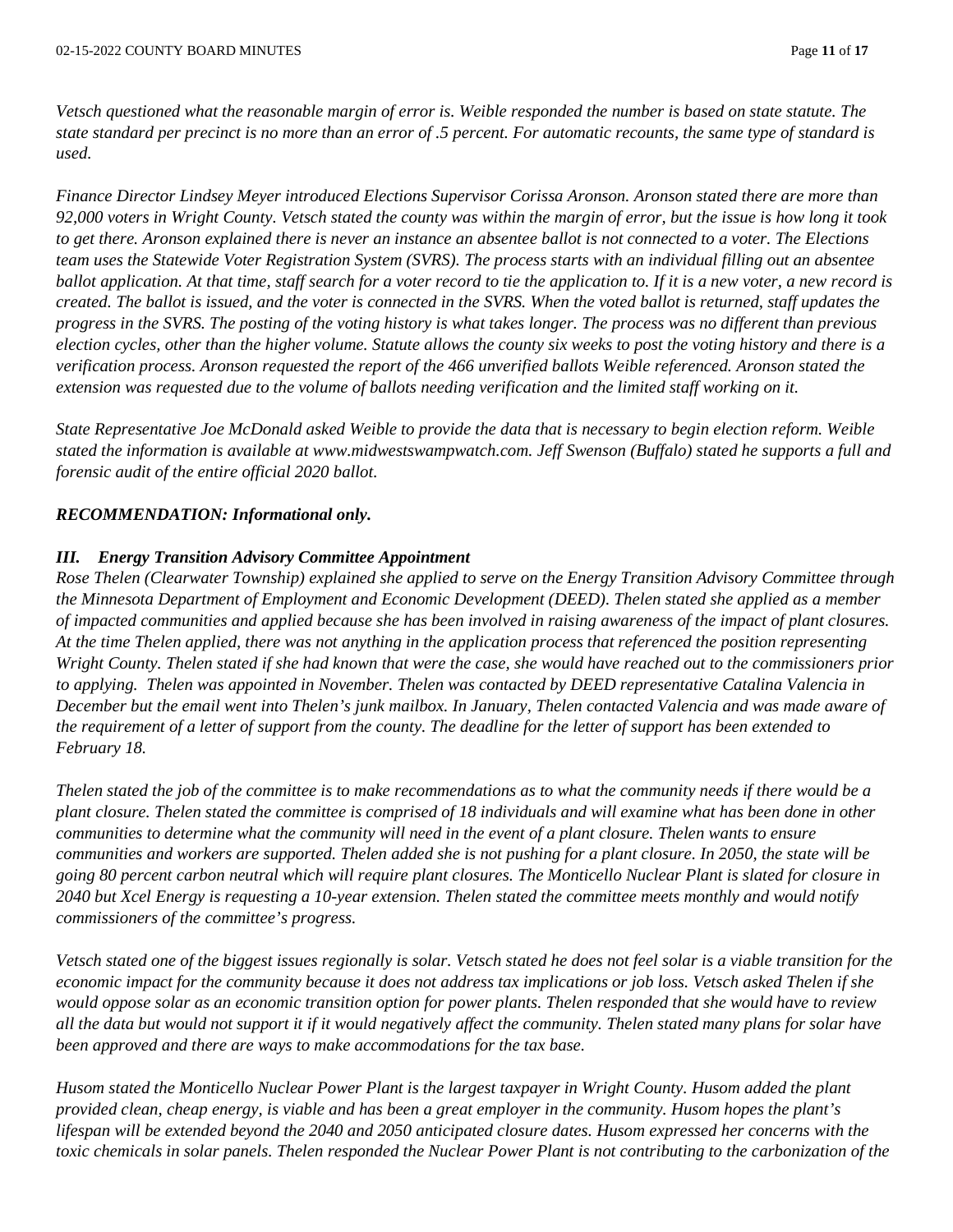*planet, however, there are safety concerns. If there is an accident at the plant, the community is in trouble. Xcel Energy has done a lot to improve the safety of the facility. Thelen also stated she is concerned with the landscape being filled with solar panels.* 

*Vetsch stated as the plants enter closure, there must be discussions about public and private partnerships to transition the loss of jobs and what programs need to be created for a successful transition. Thelen stated she thinks a solution can be developed that does not hurt the community or the environment. Vetsch stated the committee needs out of the box thinking and individuals with economic development in mind. Thelen stated those are the reasons she applied for the position.* 

*Commissioner Mark Daleiden asked Thelen what ideas she has for improving the lives of the people that will be impacted by a plant closure. Thelen stated she has researched other communities that have re-trained workers in new technologies. Thelen added there are several options, and she continues to research options.* 

## *RECOMMENDATION: A recommendation will be brought before the commissioners at the February 15 County Board Meeting.*

## *IV. Dental Clinic Update*

*Project Administrator Elizabeth Karels stated the commissioners authorized staff to enter into an agreement with Greiner Construction to provide labor and material to construct a dental clinic in the new Government Center. The proposed timeframe from start to finish is five months. Value engineering options are being discussed and then the contract will be finalized. Karels stated the county is still waiting on the receipt of the state grant and construction will not begin until it has been received. The Torrens process is ongoing. The office will have up to 12 dental chairs.* 

## *RECOMMENDATION: Informational only.*

### *V. Maintenance Services Cost Analysis*

*Facilities Services Director Alan Wilczek provided the commissioners a cost analysis for maintenance services. Kaczmarek stated Wilczek made a good case to continue operations as they are. Wilczek stated the county held on to equipment when cleaning services were outsourced in case the discussion came up again. Wilczek stated the equipment will be disposed of through auction if another contract for services is entered. Kaczmarek questioned what equipment uses batteries. Wilczek responded some of the vacuums are battery operated to address trip and fall safety concerns. Many of the scrubbers and walk behind equipment are battery operated as well. Kaczmarek also questioned if there was a change in personnel or schedule because he has not seen the cleaning crews as often lately. Wilczek stated there have been challenges due to Covid-19. In December and January, flex employees were used to service the buildings but now it is returning to a fully staffed operation with normal hours. Wilczek outlined in the summary several temporary staff would be needed if the services were provided in-house. The biggest cost impact would be the county does not have a wage scale for the cleaning services positions. Vetsch added the worker's compensation risk is lowered by contracting the services. Wilczek added this type of position typically experiences more turnover than higher level positions.* 

*Daleiden recommended continuing with contract workers for cleaning services. Wilczek has pricing to include the new Government Center. In April, the current agreement expires. The Request for Proposal (RFP) is drafted and will be posted on the website.* 

*Kaczmarek stated he would like to have someone from a company come assess the facilities and provide information on how many individuals it would take to provide contracted maintenance services. Daleiden asked Kaczmarek if he is wanting contract workers to be at the facilities full-time. Kaczmarek stated there may be an opportunity to save money by contracting the facilities maintenance positions. Kaczmarek stated he thinks this is a good time to review this due to the move to the new campus. Wilczek stated the basis for going to the contracted janitorial services was due to retirements and a need for a different type of employee. The HVAC Technician and the Master Services Electrician positions were created as other positions retired. The budget remained neutral while the county gained qualified employees capable of providing higher level services. Wilczek stated the same opportunity does not exist for contracting the maintenance*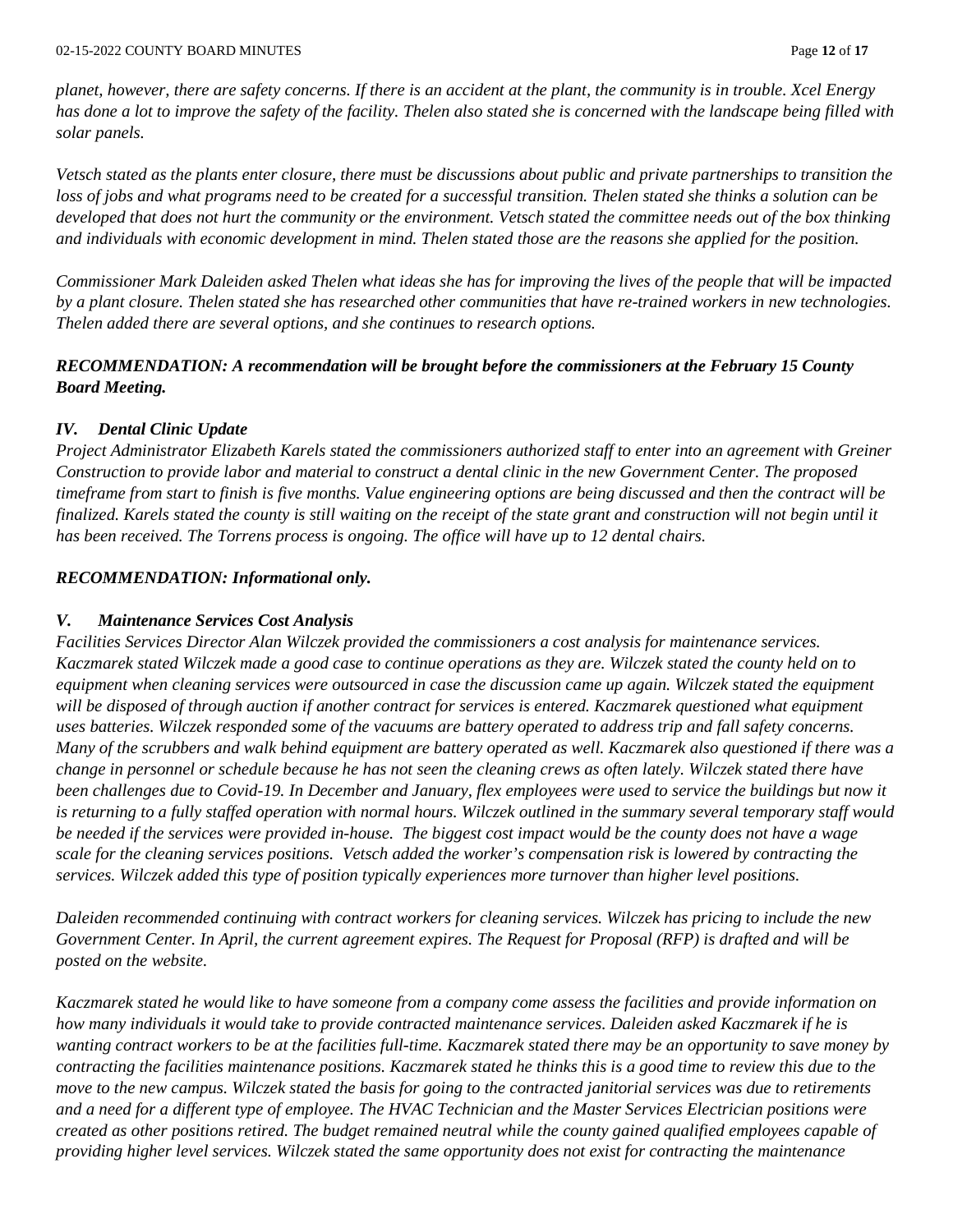*services and it would be economically driven and would result in the elimination of the entire maintenance team. Vetsch stated the workload for these positions changes daily. If these become contracted positions, the ability to assign ad-hoc tasks is lost.* 

*Wilczek stated he can post a formal RFP for maintenance services if that is the intent of the commissioners. Wilczek added he does not think a company will provide information on the model needed if the county is not serious about contracting the services. Wilczek stated on the janitorial side, ABM is able to recruit and train employees for a lower fee. On the maintenance technician side, the county is already low paying. Few applicants applied for the current vacant position. Additionally, current employees would have to take a pay cut to work for a company that would contract the services. Wilczek questioned if the intent is purely economical or if the continuity of operations has any value.* 

*Daleiden questioned if employees must go through additional background checks to access the jail and training facility. Wilczek responded yes, more in-depth background checks and training are required. The contracted janitorial service currently works in the jail and must complete the required background check and training for authorization.* 

*Kaczmarek stated there have been constituents that have been following contracted services at the county and there could be potential savings by contracting maintenance services as well. Daleiden stated he does not think it is a good time to look at contracting these services with the upcoming move to the new building. Daleiden added he thinks we will have better results and more dedicated workers continuing as is. Husom added it would be a big learning curve to contract out the services. The commissioners agreed to leave maintenance services as they are and re-visit the discussion in 12-14 months.* 

*RECOMMENDATION: Janitorial services will continue to be contracted. The new Government Center will be added to the current contract once the facility opens. An RFP for janitorial services will be posted near the conclusion of the current contract in April 2022. Maintenance services will continue to be provided in-house and the commissioners will re-visit the discussion in 12-14 months.* 

# *VI. Sheriff's Office Range Ventilation Design*

*Kelly stated county staff met with BKV Group on Monday, February 7 to discuss concerns with operations of the facility. BKV Group verified the indoor shooting range was built as designed however there are concerns about the air flow. BKV Group provided some potential solutions and the county reached out to get a second opinion as well. BKV Group is committed to working through the process and has stated it will share some of the responsibility and cost it will take to solve the issue. Another meeting has been scheduled with BKV Group on Wednesday, February 16 to further discuss solutions.* 

*Sheriff's Office Chief Deputy Matt Treichler stated the range has not been used since March 2021 and the Sheriff's Office would like to get the process going so the range can be used again. Treichler stated OSHA requires testing of the laminar air flow in the range annually. A vendor tested the air flow and determined it was not up to standard.* 

*Kelly stated the solutions BKV provided were significantly lower in dollar amount from solutions proposed by other vendors. Kelly stated the county needs to do its due diligence to find an effective solution. Vetsch asked if there is any legal recourse. Kelly responded that is possible, once a solution has been defined. The range is a unique environment, using specialized equipment.* 

*Daleiden questioned if there is an equipment failure. Treichler responded the equipment is functioning as designed. Wilczek stated the air is supposed to start at one end of the facility and smoothly flow to the other. Currently, the air flow is rolling up and down the range, bouncing off the floor and ceiling. In a typical environment, it would meet code, but the range has different requirements.* 

*Kaczmarek stated he is dissatisfied with the way the commissioners found out about the situation. Kaczmarek stated there*  was a lot of opportunity for the commissioners to be notified. Kaczmarek stated during budget time, he asked the if the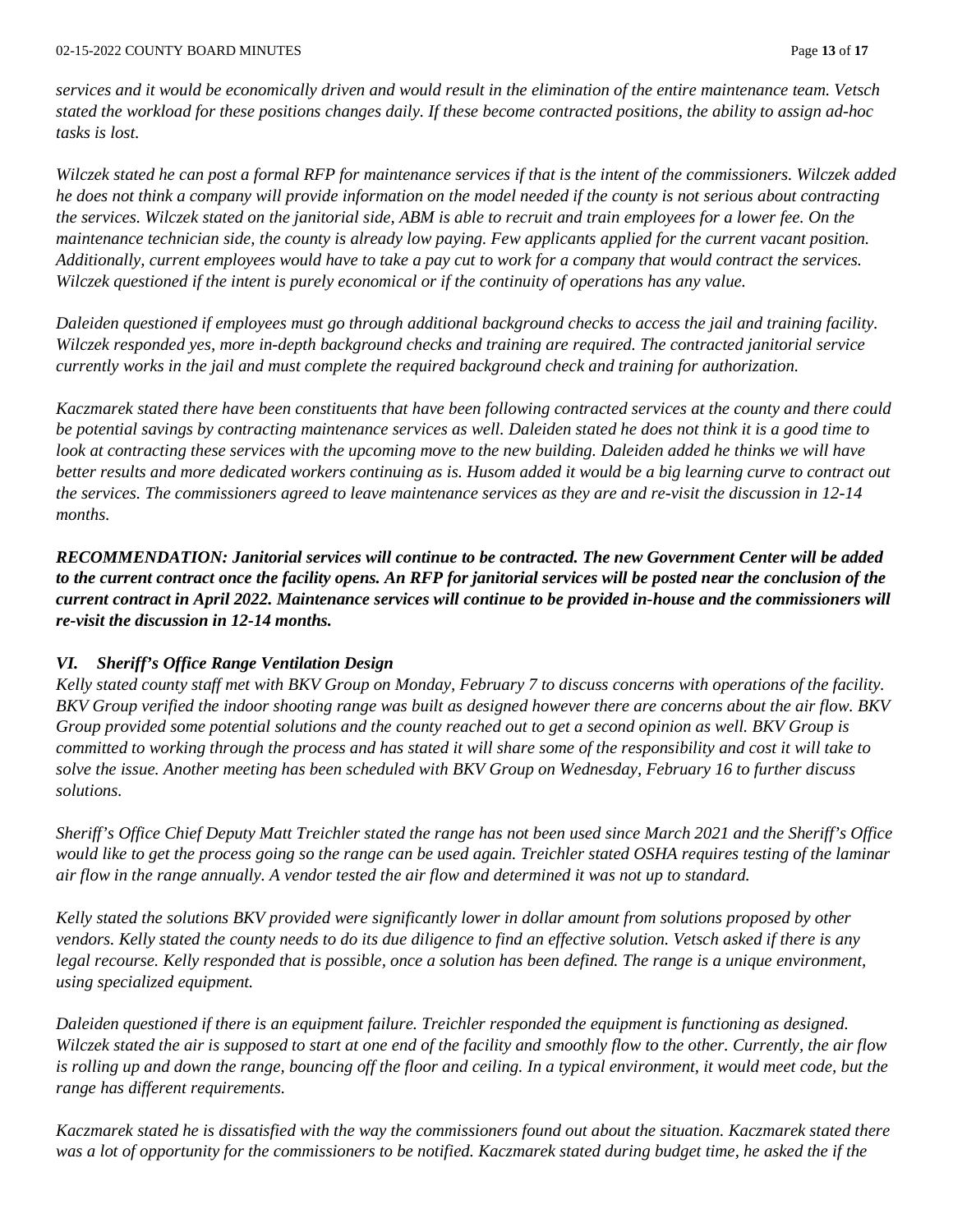*county was in the position to offer the range to other agencies to use and the Sheriff's Office failed to tell the board the range was not operational. The commissioners found out due to a question on a claim. Kaczmarek stated he has asked for Risk Management to be involved twice. Kaczmarek stated a file should be open in Risk Management for the potential for health effects from individuals that used the range. Additionally, Kaczmarek asked for the \$4,900 report.* 

*Kaczmarek questioned where the Sheriff's Office and FBI are currently shooting. Treichler stated the FBI was interested in the outdoor range and are still shooting there. The Sheriff's Office new hires are shooting at Tactical Advantage or another indoor range, costing approximately \$200-\$300. Treichler stated it took substantial time to determine what the problem was and find a vendor to do assessments.* 

*Kaczmarek stated he does not think the county should be paying for the any of the expenses associated with making the range operational. Kaczmarek questioned if there is an estimated cost for the proposed solution. Kelly responded between \$50,0000 to \$100,000. Wilczek stated the amount depends on what needs to be changed. Daleiden asked staff to keep the commissioners abreast of the situation. Vetsch stated he would like to go after BKV Group for the consulting and all incurred expenses.* 

*Treichler clarified lead testing was never done because the air was too turbulent and did not meet OSHA standards. It is unknown if potential exposure is a problem. Human Resources Director Schawn Johnson stated Risk Manager Tim Dahl will be notified and work with the Sheriff's Office moving forward.* 

## *RECOMMENDATION: Informational only. Staff will provide ongoing updates after meetings with BKV Group.*

## *VII. Legal Services Request for Proposals*

*Kelly stated some firms are specialized in certain areas and others provide wide-ranging services. There are many variables to be discussed. Kelly suggested creating a sub-group of commissioners and staff to review the proposals and make a recommendation to the full board. Civil Division Chief Attorney Greg Kryzer agreed with creating a sub-group to review the proposals in-depth and make decisions on which firms to interview.* 

*Commissioner Mary Wetter questioned if the commissioners need to choose one firm or if a combination of firms can be used. Vetsch stated cost alone should not be the deciding factor. Things such as location, size of firm, and scope of work should be considered. Kaczmarek questioned if county staff is doing everything they can in-house relating to professional services and if the scope of services could be narrowed. Wetter questioned if staff contact the county attorneys prior to contacting outside agencies. Husom suggested working on the process. Kelly stated there are new people in positions and there may be options for the Attorney's Office to assist with personnel issues. County Attorney Brian Lutes stated his office would be a good starting point for staff.* 

# *RECOMMENDATION: A sub-group consisting of Commissioner Vetsch, Commissioner Kaczmarek, Kryzer, Lutes, and Kelly review the proposals and determine how many firms to interview and who will be part of the interview panel.*

## **ADMINISTRATION**

## Energy Transition Advisory Committee Appointment

Husom stated Rose Thelen spoke at the County Board Workshop on Tuesday, February 8 regarding the Energy Transition Advisory Committee appointment and the need for a letter of support from the county board. Daleiden stated the county will need to work closely with Sherburne County and that he would like Vetsch to be involved. Vetsch is part of the Central Mississippi River Regional Planning Partnership (CMRP). Daleiden stated it is important to do what is best for the region and not just Wright County.

Vetsch stated the commissioners cannot appoint another individual that has not applied for the position. The Minnesota Department of Employment and Economic Development (DEED) forgot to include the letter of support as a requirement in the application which has created a messy situation. Husom stated there was a lot of discussion about environmental impacts at the County Board Workshop however, the committee is focusing on economic impact. Husom stated there is a disconnect about the purpose of the committee.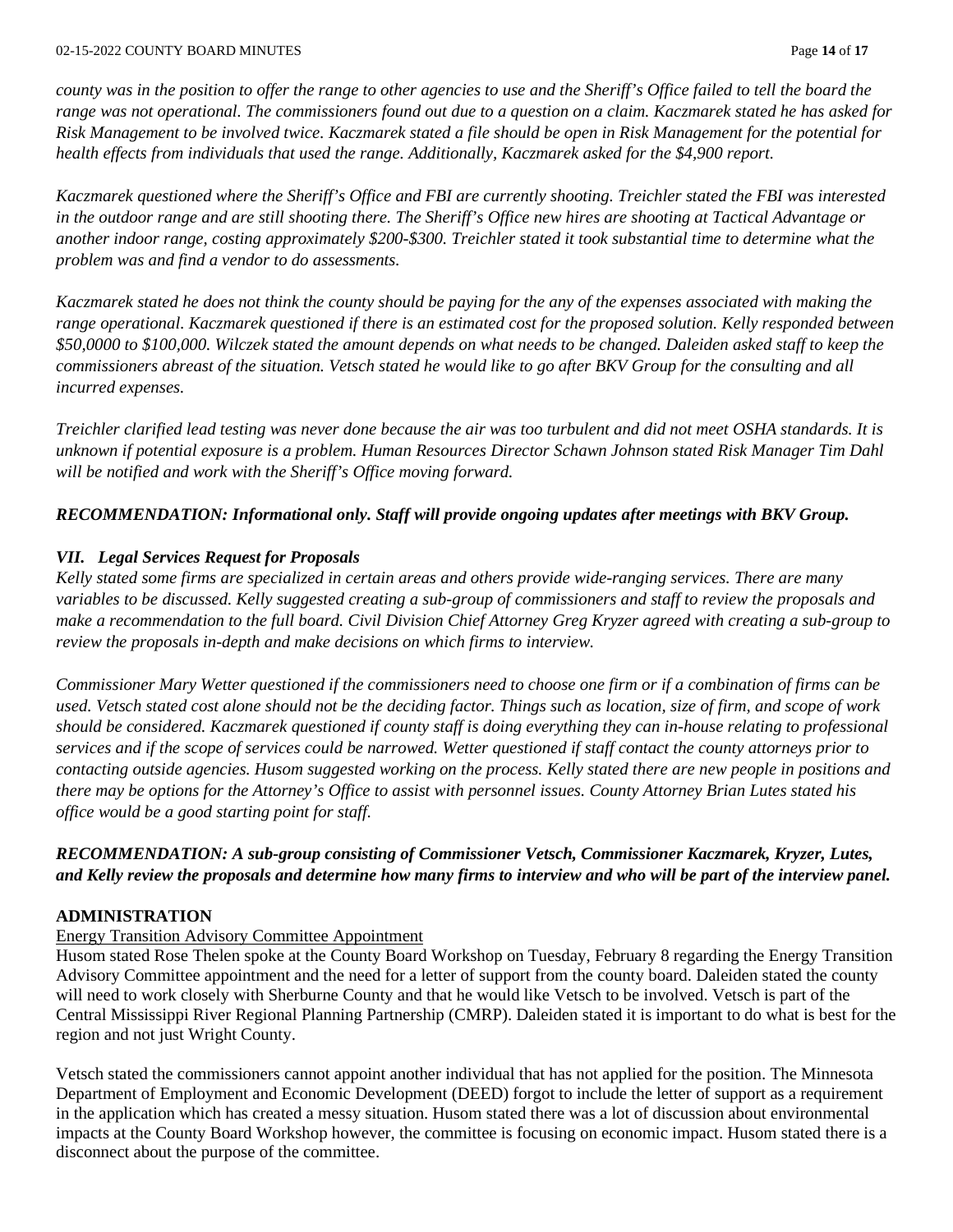Daleiden questioned if Thelen is rejected if the county would have the opportunity to appoint another member. Vetsch stated if Thelen does not produce a letter of support from the county board, the application will likely be reposted for individuals to apply. DEED would make the decision on the appointment based on those that meet the criteria. There is the potential the county could lose out on representation. Vetsch added someone from Wright County would likely have enough points to be selected because there is a Nuclear Plant in an adjacent county.

Wetter stated the advisory committee could change completely with the upcoming election. Vetsch stated if the county board does provide Thelen with a letter of support, DEED will have the discretion to determine what to do with the vacancy. Kaczmarek stated previous deadlines have been missed and extended.

Daleiden moved to have staff contact DEED to get information on what the procedure will be for filling a vacancy and discuss the item further at the Tuesday, February 22 County Board meeting. The motion was seconded by Wetter and carried 5-0.

### Sheriff's Office Range Ventilation Design

Kaczmarek stated he requested the item be added to the Agenda. Three weeks ago, Kaczmarek pulled a claim in the amount of \$4,900 for examination of the exhaust and ventilation system at the Sheriff's Office Training Center. The discussion was continued at the County Board Workshop the following week. There was a report that was generated at cost of \$4,900 that Kaczmarek stated he did not see the report until after the meeting. Since that time, Kaczmarek stated he found correspondence from August 2021 with BKV Group referencing another report. After OSHA (Occupational Safety and Health Administration) testing was done, the BKV Group was consulted to give another assessment.

Kaczmarek questioned when and how Civil Division Chief Attorney Greg Kryzer found out about the issue. Kryzer stated he first learned there were HVAC issues around the beginning of August 2021. Kryzer stated he thought the issues had been corrected as he did not hear anything further on the matter until he received the report from Kaczmarek on Tuesday, February 8. Kaczmarek asked Kryzer if anyone had asked him to do anything regarding correction or litigation. Kryzer stated he was not asked to do any litigation review between August 2021 and Tuesday, February 8. Vetsch questioned if Kryzer knows the process to mitigate the issue with BKV Group. Kaczmarek stated Kryzer knows the options to fix it. Kaczmarek stated in-house county staff need to look at bills and the incurring cost to correct the issue. Kaczmarek also requested the Attorney's Office to investigate the civil litigation of the matter. If at some point professional services are needed, Kaczmarek requested the board be notified.

Kryzer stated he has done a preliminary review. The contract with BKV Group calls for mandatory mediation and then arbitration on this provision. At this point, the Attorney's Office is still doing its due diligence, gathering and reviewing facts. Kryzer has had discussions with the Administration Department and Sheriff's Office. A report should be ready for the board in two weeks with options on how to proceed.

Kaczmarek stated the report talks about assessing the facility and there being several deficiencies. The most serious concern is that range operators would be exposed to airborne lead even when they are significantly behind the live shooters and shooters in adjacent lanes will also be impacted. The report states there could be unburned powders that could explode or catch fire if introduced to a spark or flame. Additionally, the report states, "in the past 25 years, we have rarely seen a new construction range like this that is designed and operating so poorly." Kaczmarek stated these are some of the concerns that were brought up at the last meeting and why he requested Risk Management be involved. Human Resources and Risk Management responded that they would keep an eye on it.

Kaczmarek moved in the next two weeks, staff find out who was in the range from the summer of 2020 until now and determine a process to test individuals. The motion was seconded by Vetsch.

Wetter questioned what company conducted the report. Kaczmarek responded RVD Company. Vetsch stated Kaczmarek's request is reasonable. Deringer stated there is lead exposure in outdoor ranges. The Sheriff's Office mitigates the risk by washing their hands. For the last 15 years, lead-free ammunition has been used. There is only a small amount of lead in the primers. Deringer stated the Sheriff's Office used an abundance of caution in closing the range. The range was only used 44 times while it was open. When the range first opened there was a ricochet issue, and the front of the bullet trap was redesigned. Even while the range was open, there were several weeks it had to be closed. Deringer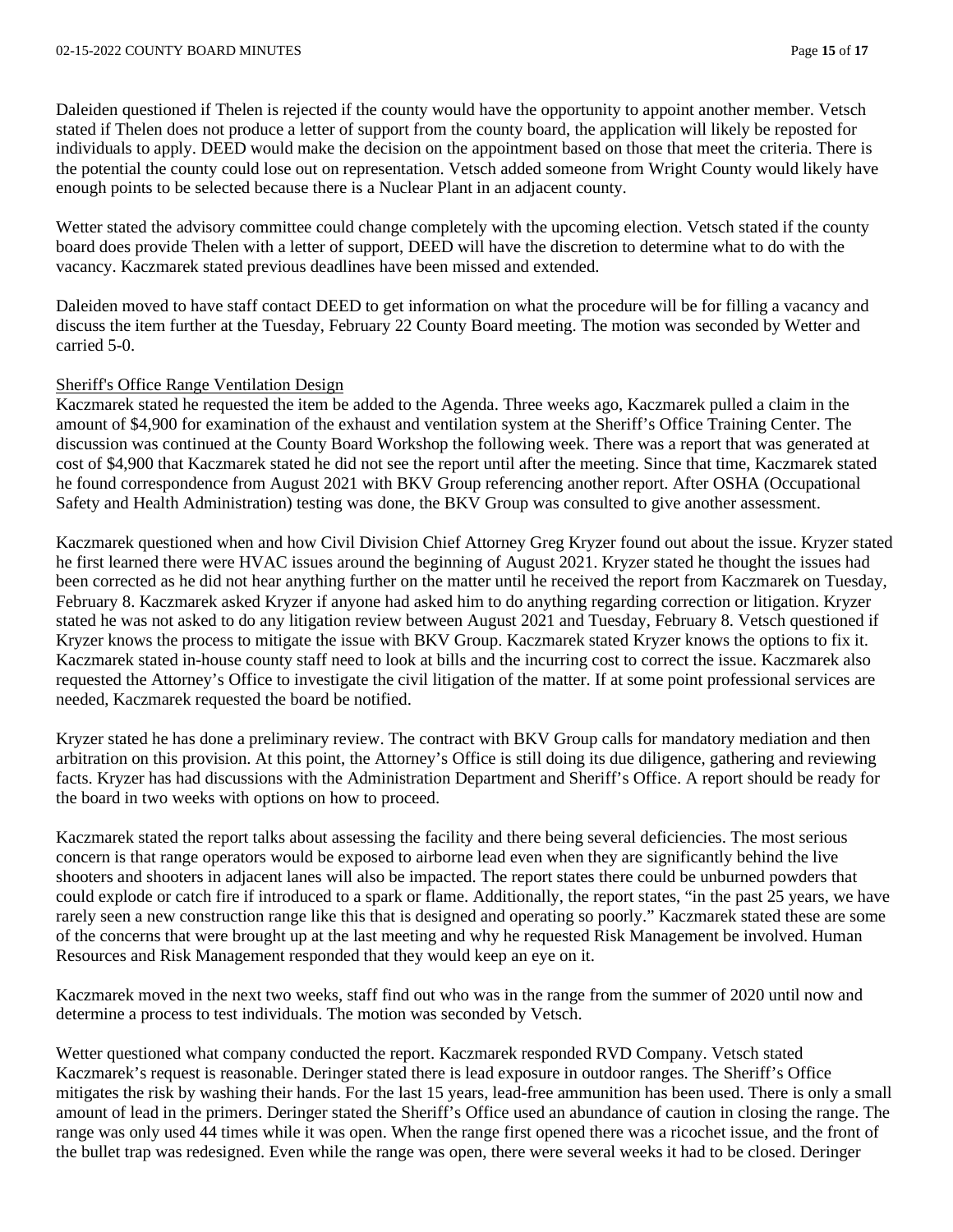#### 02-15-2022 COUNTY BOARD MINUTES Page **16** of **17**

stated it took almost two months to get a meeting scheduled with Bruce Kimmel from BKV Group. Deringer stated the Sheriff's Office has done a good job of mitigating any health concerns.

Vetsch stated his biggest issue is that the board was not engaged. Deringer stated no one knew what the process of correcting the issue was going to entail. This still could be an airflow adjustment issue. Many companies would not come inspect the range because of its specs. Finally, a company from Illinois conducted a report with differing solutions to fix the issue. Deringer stated there is still not a definitive solution to present to the board.

Captain Todd Hoffman stated the Sheriff's Office is in Year Two of a lead surveillance program. OSHA recommends employees that are in the shooting range eight hours or more, which would be firearms instructors, be tested annually. The Sheriff's Office would still participate in the lead surveillance program if only an outdoor range was being used. Additionally, there is hearing program for officers to be tested. Hoffman stated the county is actively working with and speaking to the company that designed the range to find a solution. Hoffman stated he is concerned with the board discussing litigation at this point as both sides are still in discussion to resolve the problem.

Kaczmarek stated it would have been good if the information was provided to the commissioners so it wouldn't be discussed at a public meeting. Hoffman responded commissioners are more than welcome to contact the Sheriff's Office for information. Vetsch stated it is disappointing the process has not moved to mediation at this point due to the amount of time the range has been closed.

Daleiden asked to hear from Risk Manager Tim Dahl. Dahl stated there is an occupational safety program related to lead exposure. OSHA has factsheets available on lead mitigation. Vetsch suggested collecting the list of people in the facility but holding off on testing. Daleiden stated testing can be done at any time. Dahl stated OSHA is very specific on how the program is run, including medical surveillance. Any employee at any time can request medical surveillance, and the county has mechanisms in place to facilitate the process. Dahl stated he contacted a consulting group that stated at this point employees are not at a higher risk for lead poisoning or cancer. Dahl added a special request to test employees may generate fear and anxiety among employees. Kaczmarek questioned if the county is going to pay for another report. Daleiden added the current report states potential risks.

Kaczmarek restated his motion to have a process in place for testing and a list of individuals that used the facility. The motion failed 4-1, with Husom, Vetsch, Daleiden, and Wetter opposing. Vetsch added he is in favor of collecting a list of individuals that used the facility, but not testing.

Vetsch stated his issue in this matter was that the County Board wasn't informed earlier about this issue or the existence of a report. Vetsch moved to schedule a closed session Committee of the Whole meeting to review the County Administrator's performance. The motion was seconded by Kaczmarek and carried 3-2, with Husom and Wetter opposing. The meeting will be scheduled at the Tuesday, February 22 County Board meeting.

Approve Letter Of Support For MnDOT District 3 Intelligent Transportation Systems (ITS) Grant Applications Vetsch moved to approve a letter of support for Minnesota Department of Transportation (MnDOT) District 3 ITS grant applications. The motion was seconded by Daleiden and carried 5-0.

Adopt Resolution Approving Lawful Gambling Application, Form LG214, Organization Name: Annandale Lions Club, Gambling Premises: Trails End Pub, 10480 State Highway 24 NW, Annandale, MN 55302 (Corinna Township), Effective Date: March 1, 2022

Daleiden moved to approve the lawful gambling application submitted by the Annandale Lions Club. The motion was seconded by Wetter and carried 5-0, on a roll call vote.

## **ADVISORY COMMITTEE / ADVISORY BOARD UPDATES**

Soil and Water Conservation District (SWCD). Wetter stated the SWCD would like to thank the county for increased support in solar panel installation but asked the county not to approve proposals until the SWCD has a policy in place.

Association of Minnesota Counites (AMC) Conference. Commissioners should let Administration know if they are planning to attend the conference Wednesday March 2 and Thursday, March 3.